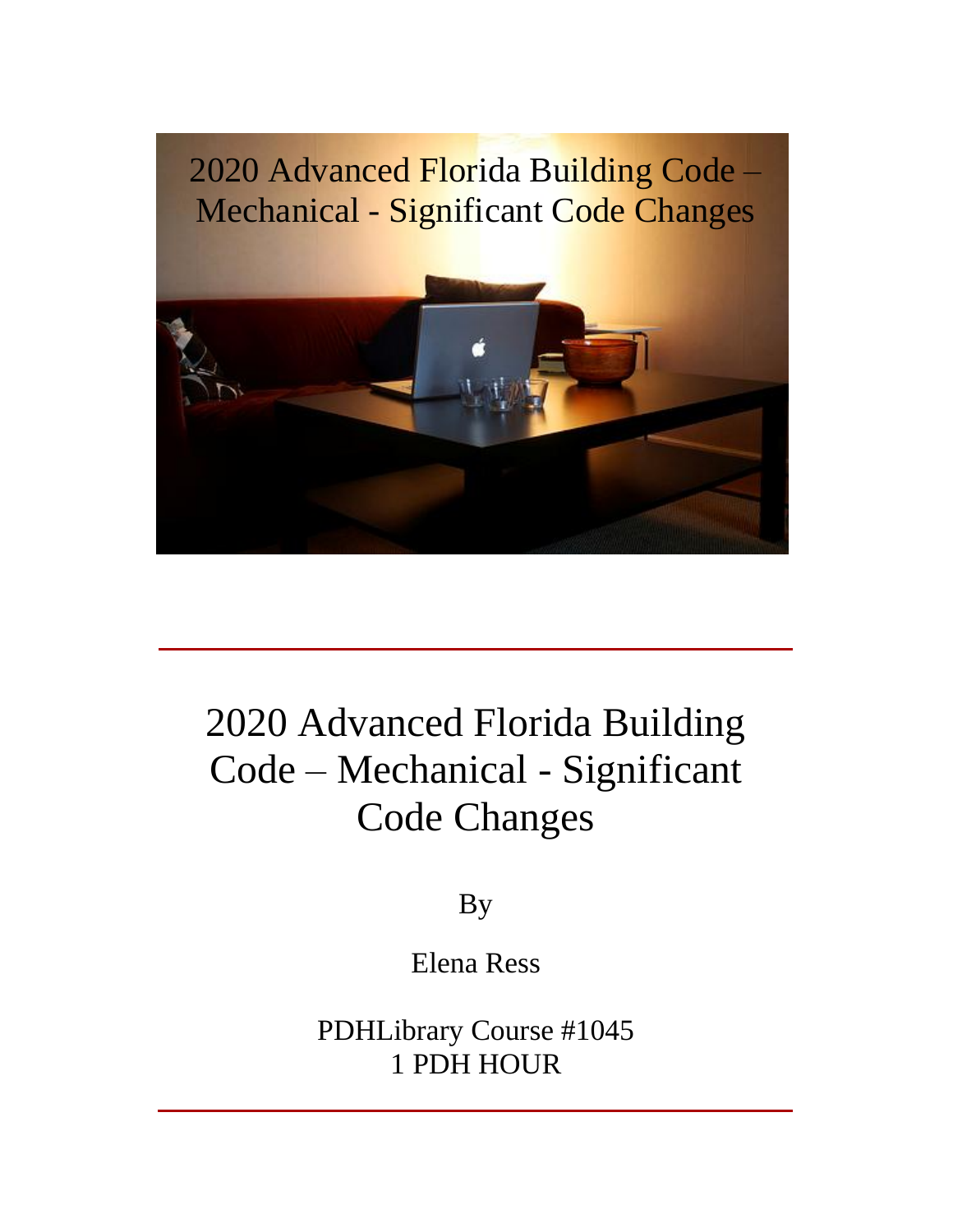## **2020 Advanced Building Code - Mechanical Significant Code Changes <sup>ñ</sup> Internet Course #1045.0**

#### **Course Provider:**

Southard Engineering, Inc. dba [www.pdhlibrary.com](http://www.pdhlibrary.com)  $4566B$  NW  $5<sup>th</sup>$  Blvd. Gainesville, FL 32609 352-367-2526 (office) [mail@pdhlibrary.com](mailto:mail@pdhlibrary.com)

### **Objective**

The objective of this course is to review the significant code changes in the 7th Edition (2020) update to the Florida Building Code: Mechanical as compared to the 6th Edition 2017 Florida Building Code: Mechanical. All sections of the Florida Building Code can be viewed at <https://floridabuilding.org.>

This is an advanced code course intended to fulfill the 1 hour Advanced Florida Building Code course requirement for engineers who practice engineering that is related to building design or systems. This course covers the most significant changes in the 2020 Florida Building Code Mechanical and is designed for mechanical engineers. The deadline to complete this course in Florida is December 31st, 2021.



#### **Introduction**

The 7<sup>th</sup> Edition of the Florida Building Code became effective on December 31, 2020. This code The 7<sup>th</sup> Edition of the Florida Building Code became effective on December 31, 2020. This code<br>is based on the latest changes to the 2018 International Mechanical Code® with customized amendments adopted statewide. This course only reviews the significant changes made to the mechanical code. Reference the original text to ensure that the appropriate context is used during design.

The mechanical code references other texts as well. Review the referenced materials that have changed version during this update.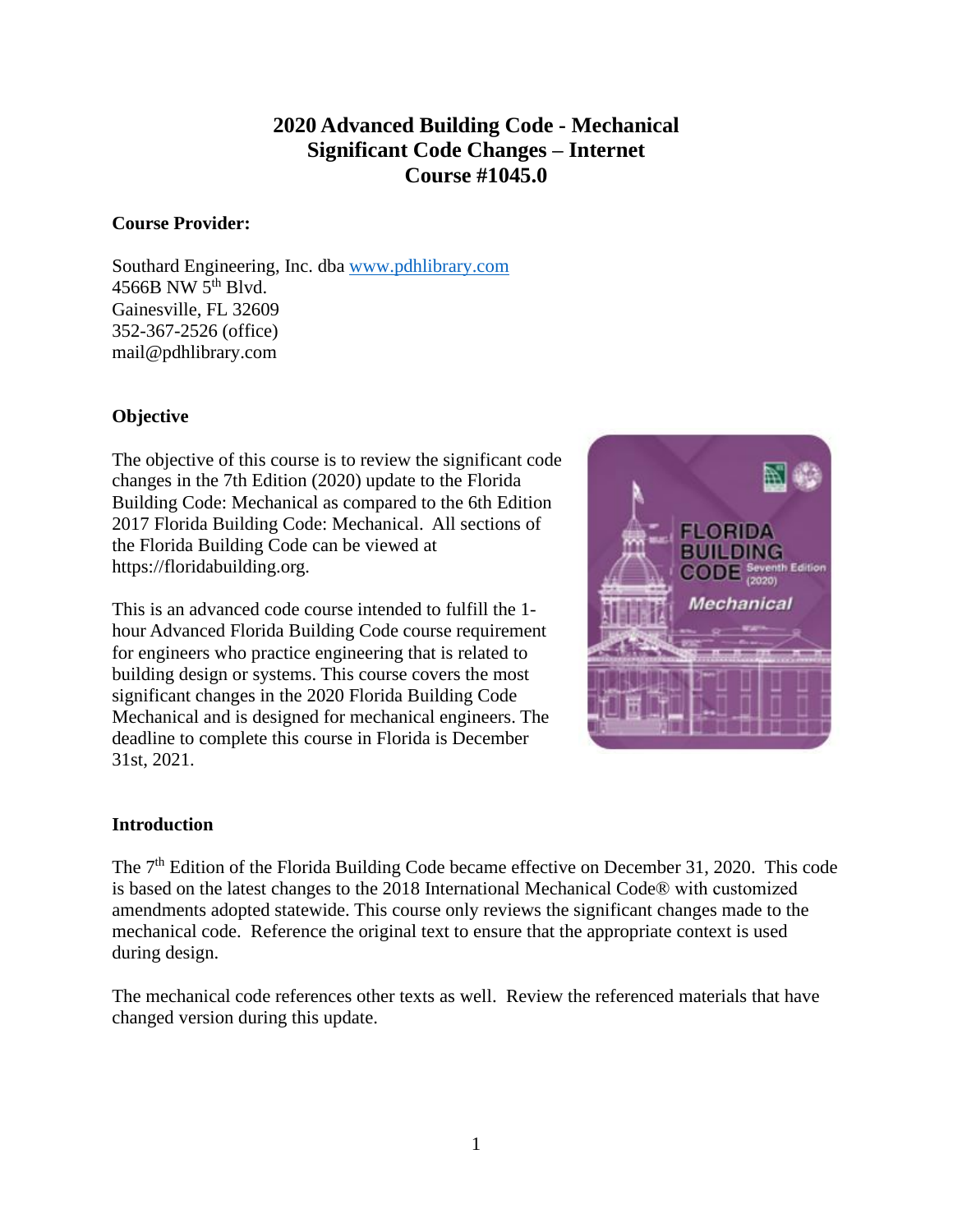#### **Changes to Chapter** 2 – **Definitions**

#### *Approved Agency*

There has been a slight rewording of the definition of "approved agency" to include agencies that furnish product certification.

#### *Balanced Ventilation*

The definition of balanced ventilation has been added to the code. It quantifies the allowed differential between the supply and exhaust. The maximum differential is "10% of the total mechanical supply airflow rate." differential between the supply and exhaust. The maximum differential is  $\degree 10\%$  of the total

The new definition is as follows:

"BALANCED VENTILATION. Any combination of concurrently operating mechanical exhaust and mechanical supply whereby the total mechanical exhaust flow rate is within 10% of the total "BALANCED VENTILATION. Any compared mechanical supply whereby the total<br>mechanical supply airflow rate."

#### *Labeled*

Similar to the change in the deferinition of "approved agency," the definition of "labeled" was also modified. The words "inspection agency" were changed to "approved agency." This minor change provides the code official with more authority.

#### *Large Diameter Ceiling Fan*

A definition of a large-diamter ceiling fan has been added to the definitions chapter. The 7th edition defines it as a ceiling fan that has a diameter more than seven feet.

#### *Piping*

Copperalloy was added to the pipe and tubing definition and brass was added to the tubing definition.

#### *Pollution Control Unit*

A definition for pollution control unit was added to the 7th edition. It reads, "POLLUTION CONTROL UNIT (PCU). Manufactured equipment that is installed in a grease exhaust duct system for the purpose of extracting smoke, grease particles and odors from the exhaust flow by means of a series of filters." system for the purpose of extracting smoke, grease particles and odors from the exhaust flow by means of a series of filters."

#### *Press-Connect Joint*

In 2017 Florida Building Code – Mechanical, 6th edition, there was a definition for the term 7 Florida Building Code – Mechanical, 6th edition, there was a definition for the term<br>joint.'' In the 2020 Florida Building Code, Mechanical, 7th edition, the term was changed In 2017 Florida Building Code – Mechanical, 6th edition, there was a de<br>"press joint." In the 2020 Florida Building Code, Mechanical, 7th edition<br>to "press-connect joint." The definition remained the same; see below.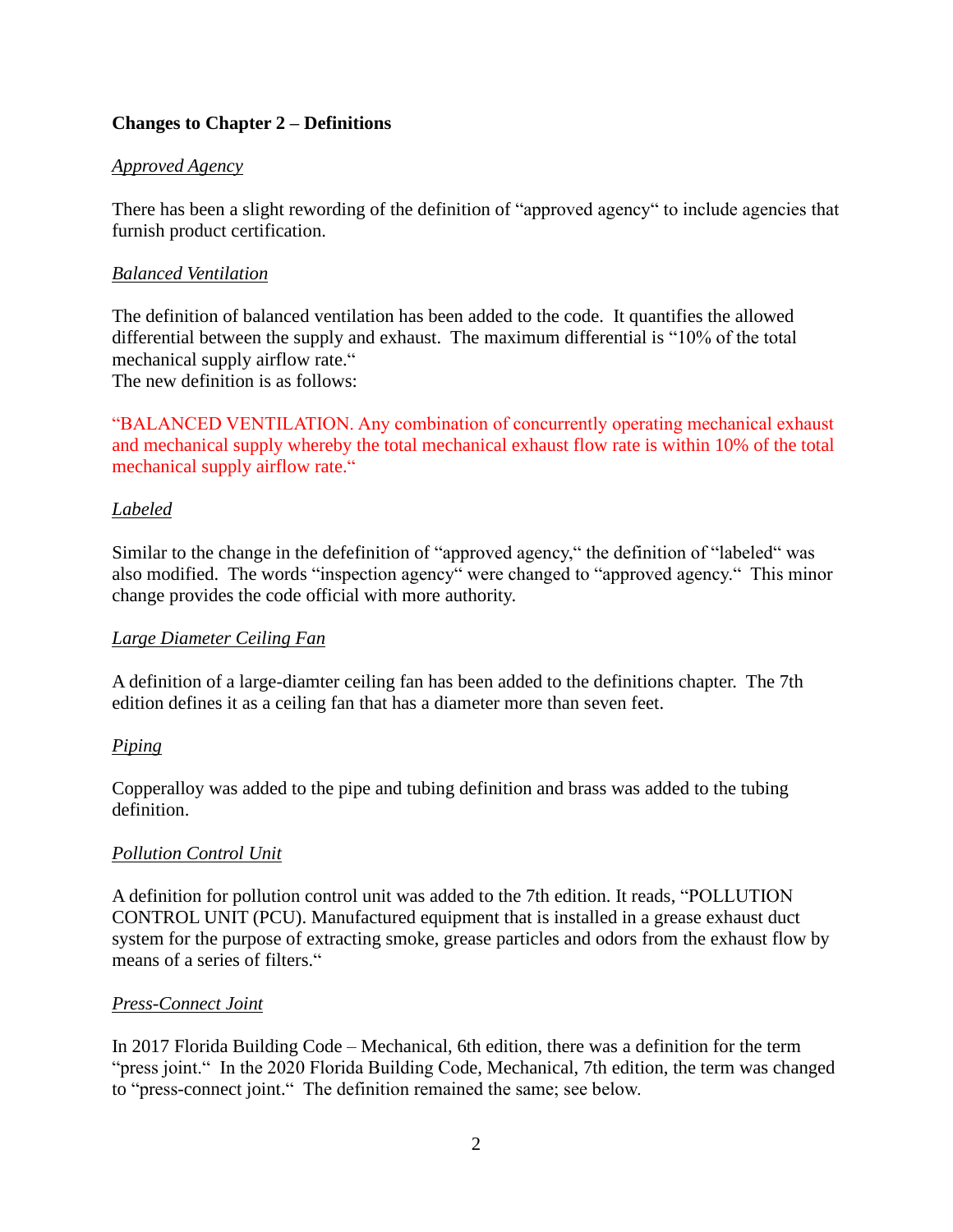"PRESS-CONNECT JOINT. A permanent mechanical joint incorporating an elastomeric seal or<br>an elastomeric seal and corrosion-resistant grip ring. The joint is made with a pressing tool and<br>jaw or ring approved by the fitting an elastomeric seal and corrosion-resistant grip ring. The joint is made with a pressing tool and

### **Changes to Chapter 3** – **General Regulations**

#### *Table 305.4 Piping Support Spacing*

In the 6th edition, the maximum horizontal and vertical spacing of piping support was different In the 6th edition, the maximum horizontal and vertical spacing of piping support was different for copper-alloy tubing that was  $1\frac{1}{4}$  diameter and smaller versus tubing that was 1 he 6th edition, the maximum horizontal and vertical spacing of piping support was different<br>copper or copper-alloy tubing that was  $1\frac{1}{4}$  diameter and smaller versus tubing that was 1<br>and larger. The vertical spacing spacing for the larger pipe became more stringent and the spacing for the smaller pipe became less stringent.

Below are the old requirements:

| <b>PIPING MATERIAL</b>                                                      | <b>MAXIMUM HORIZONTAL</b><br><b>SPACING (feet)</b> | <b>MAXIMUM VERTICAL</b><br><b>SPACING (feet)</b> |
|-----------------------------------------------------------------------------|----------------------------------------------------|--------------------------------------------------|
| Copper or copper-alloy tubing,<br>$1\frac{1}{4}$ -inch diameter and smaller | 6                                                  | 10                                               |
| Copper or copper-alloy tubing,<br>$1\frac{1}{2}$ -inch diameter and larger  | 10                                                 | 10                                               |

Below are the new revised requirements:

| <b>PIPING MATERIAL</b>        | <b>MAXIMUM HORIZONTAL</b><br><b>SPACING (feet)</b> | <b>MAXIMUM VERTICAL</b><br><b>SPACING (feet)</b> |
|-------------------------------|----------------------------------------------------|--------------------------------------------------|
| Copper or copper-alloy tubing |                                                    |                                                  |

#### *307.2.2 Drain pipe materials and sizes*

"Brass" and "copper alloy" have been added to the list of possible condensate disposal system materials.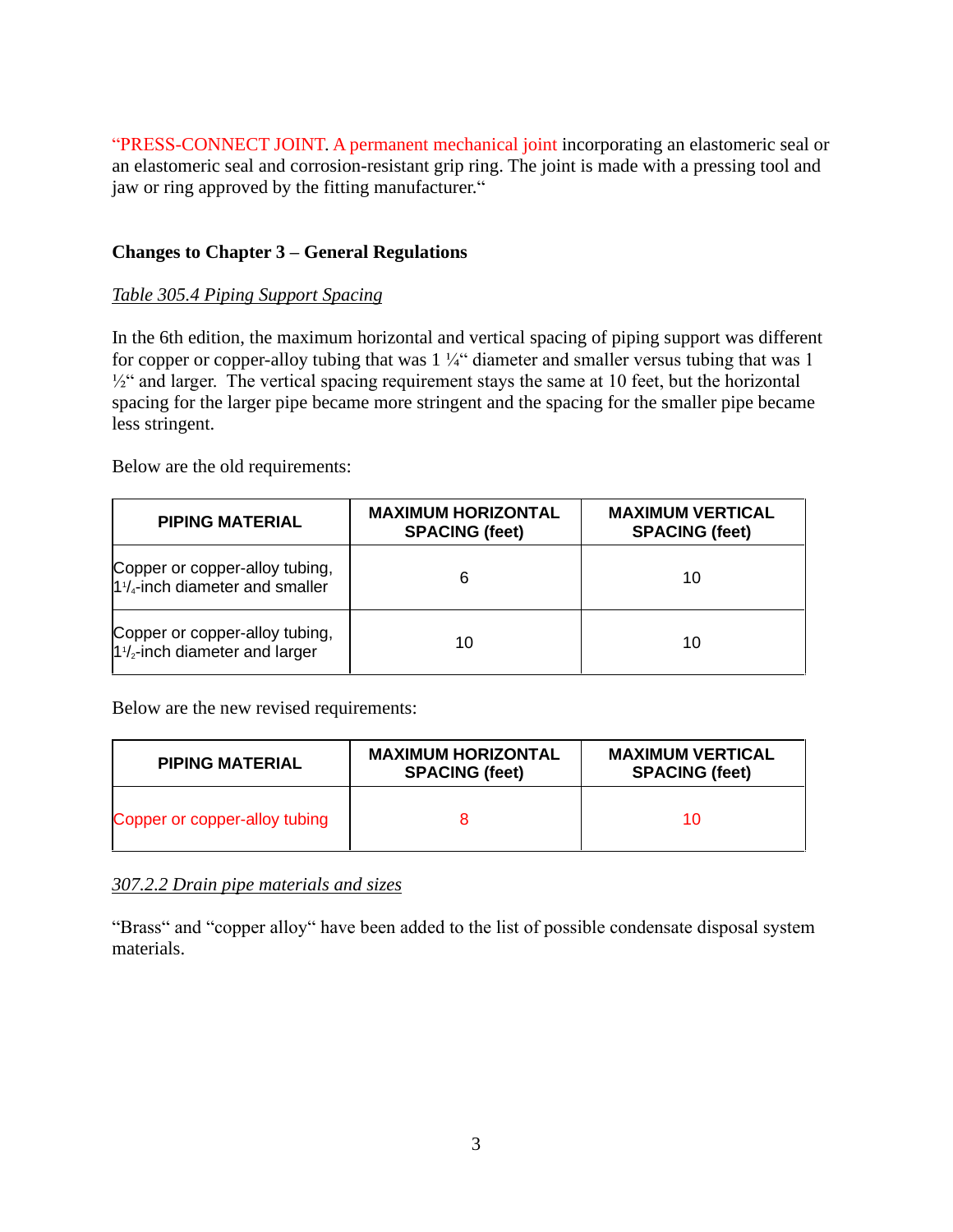#### **Changes to Chapter** 4 – **Ventilation**

#### *TABLE 403.3.1.1 Minimum Ventilation Rates*

The minimum ventilation rates for some of the occupancies listed in Table 403.1.1 were updated. New or more stringent requirements were added.

See excerpt of Table 403.3.1.1 below.

| <b>OCCUPANCY</b><br><b>CLASSIFICATION</b>          | <b>OCCUPANT</b><br><b>DENSITY</b><br>#/1000 FT <sup>2</sup> | <b>PEOPLE OUTDOOR</b><br><b>AIRFLOW RATE IN</b><br><b>BREATHING ZONE,</b><br>$R_p$ CFM/PERSON | <b>AREA OUTDOOR</b><br><b>AIRFLOW RATE</b><br><b>IN BREATHING</b><br>ZONE, $R_a$ CFM/FT <sup>2</sup> | <b>EXHAUST</b><br><b>AIRFLOW</b><br><b>RATE</b><br>CFM/FT <sup>2</sup> |
|----------------------------------------------------|-------------------------------------------------------------|-----------------------------------------------------------------------------------------------|------------------------------------------------------------------------------------------------------|------------------------------------------------------------------------|
| Dry cleaners, laundries                            |                                                             |                                                                                               |                                                                                                      |                                                                        |
| Coin-operated laundries                            | 20                                                          | 7.5                                                                                           | 0.12                                                                                                 |                                                                        |
| <b>Food and beverage</b><br>service                |                                                             |                                                                                               |                                                                                                      |                                                                        |
| Kitchens (cooking)                                 | 20                                                          | 7.5                                                                                           | 0.12                                                                                                 | 0.7                                                                    |
| Retail stores, sales floors<br>and showroom floors |                                                             |                                                                                               |                                                                                                      |                                                                        |
| Shipping and receiving                             | $\overline{2}$                                              | 10                                                                                            | 0.12                                                                                                 |                                                                        |
| Warehouses (see storage)                           |                                                             | 10                                                                                            | 0.06                                                                                                 |                                                                        |
| <b>Sports and amusement</b>                        |                                                             |                                                                                               |                                                                                                      |                                                                        |
| Gym, stadium, arena<br>(play area)                 | 7                                                           | 20                                                                                            | 0.18                                                                                                 |                                                                        |
| <b>Storage</b>                                     |                                                             |                                                                                               |                                                                                                      |                                                                        |
| <b>Refrigerated ware-</b><br>houses/freezers       |                                                             | 10                                                                                            |                                                                                                      |                                                                        |
| <b>Warehouses</b>                                  |                                                             | 10                                                                                            | 0.06                                                                                                 |                                                                        |

#### *403.3.2.1 Outdoor air for dwelling units.*

Additional exceptions were added to the requirement for outdoor air in dwelling units in 403.3.2.1. This section deals with Group R-2, R-3 and R-4 occupancies, three stories and less. The second exception included in the excerpt below has been added to allow for reduced minimum mechanical ventilation rate.<br>
"403.3.2.1 Outdoor air for dwelling units.

An outdoor air ventilation system consisting of a mechanical exhaust system, supply system or combination thereof shall be installed for each dwelling unit. Local exhaust or supply systems, including outdoor air ducts connected to the return side of an air handler, are permitted to serve as such a system. The outdoor air ventilation system shall be designed to provide the required rate of outdoor air continuously during the period that the building is occupied. The minimum continuous outdoor airflow rate shall be determined in accordance with Equation 4-9.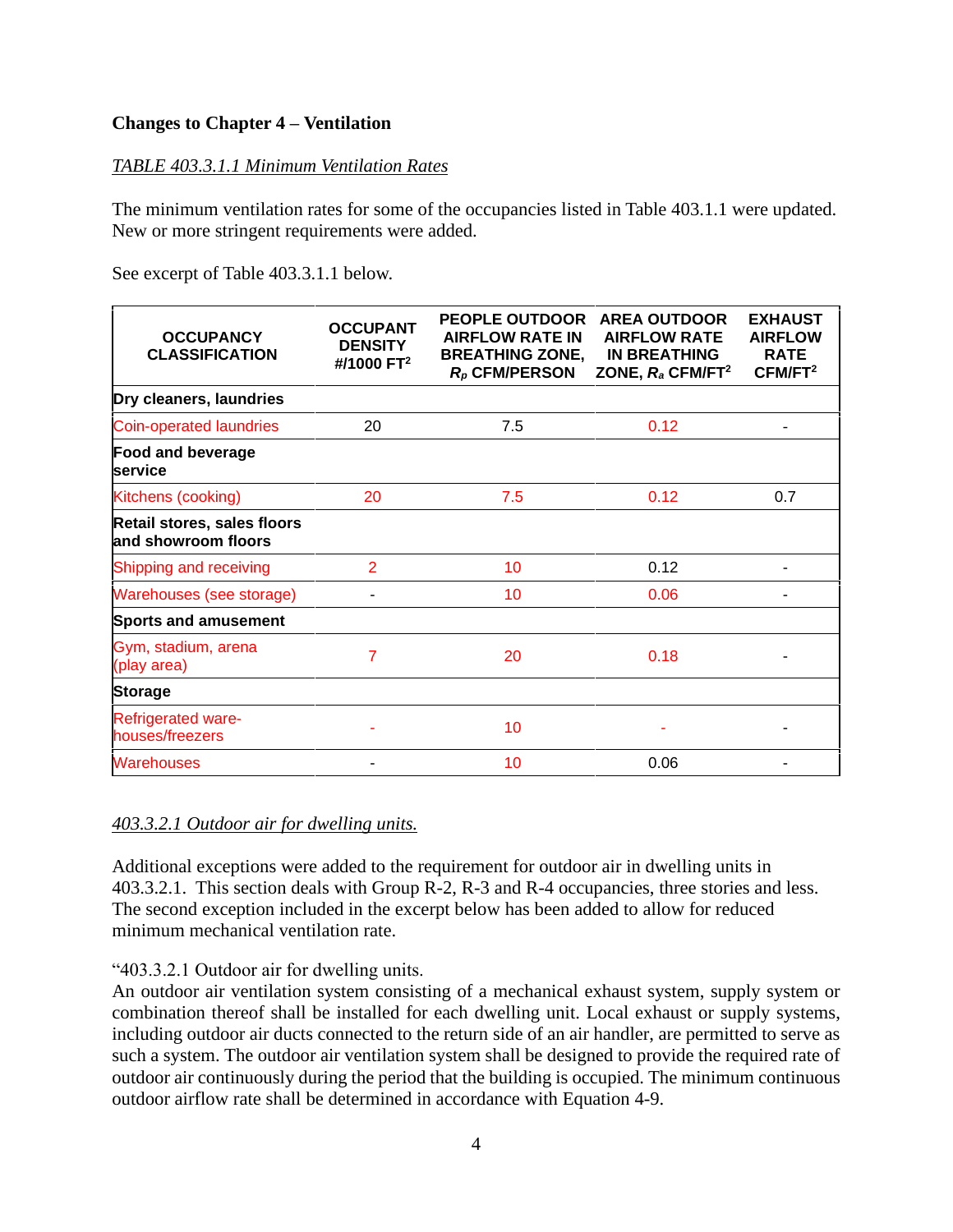$Q_{OA} = 0.01A_{floor} + 7.5(N_{br} + 1)$  (Equation 4-9)

where:

 $Q<sub>QA</sub> = outdoor airflow rate, cfm$ 

 $A_{floor}$  = floor area, ft<sup>2</sup>  $N<sub>br</sub>$  = number of bedrooms; not to be less than one

#### Exceptions:

- 1.The outdoor air ventilation system is not required to operate continuously where the system has controls that enable operation for not less than 1 hour of each 4-hour period. The average outdoor air flow rate over the 4-hour period shall be not less than that prescribed by Equation 4-9.<br>2.The minimum mechanical ventilation rate determined in accordance with Equation 4-9
- shall be reduced by 30 percent, provided that both of the following conditions apply:

2.1.A ducted system supplies ventilation air directly to each bedroom and to one or more of the following rooms:

- 2.1.1. Living room.
- 2.1.2. Dining room.
- 2.1.3. Kitchen.

2.2. The whole-house ventilation system is a balanced ventilation system."

#### *403.3.2.4 Ventilating equipment*

A section on ventilating equipment was added, requiring that "exhaust equipment serving single" dwelling units shall be listed and labeled to provide the minimum required airflow in accordance A section on ventilating equipment was added, request dwelling units shall be listed and labeled to provide with ANSI/AMCA 210-ANSI/ASHRAE 51.<sup>"</sup>

#### *404.1 Enclosed parking garages*

Section 404.1 was rewritten to include installation instructions including stipulating the height of Section 404.1 was rewritten to include installation instructions including stipulating the height of<br>carbon monoxide detectors to be mounted 3 to 5 feet above the floor level and "nitrogen dioxide carbon monoxide detectors to be mounted 3 to 5 feet above the floor level and "nitrogen dioxide detectors shall be installed 1 foot below ceiling level." In addition, the 7th edition stipulates requirements for full-on and standby airflow rates. See excerpt below.

"404.1 Enclosed parking garages.

Mechanical ventilation systems for enclosed parking garages shall operate continuously or shall be automatically operated by means of carbon monoxide detectors applied in conjunction with nitrogen dioxide detectors. Carbon monoxide detectors shall be installed 3 to 5 feet above floor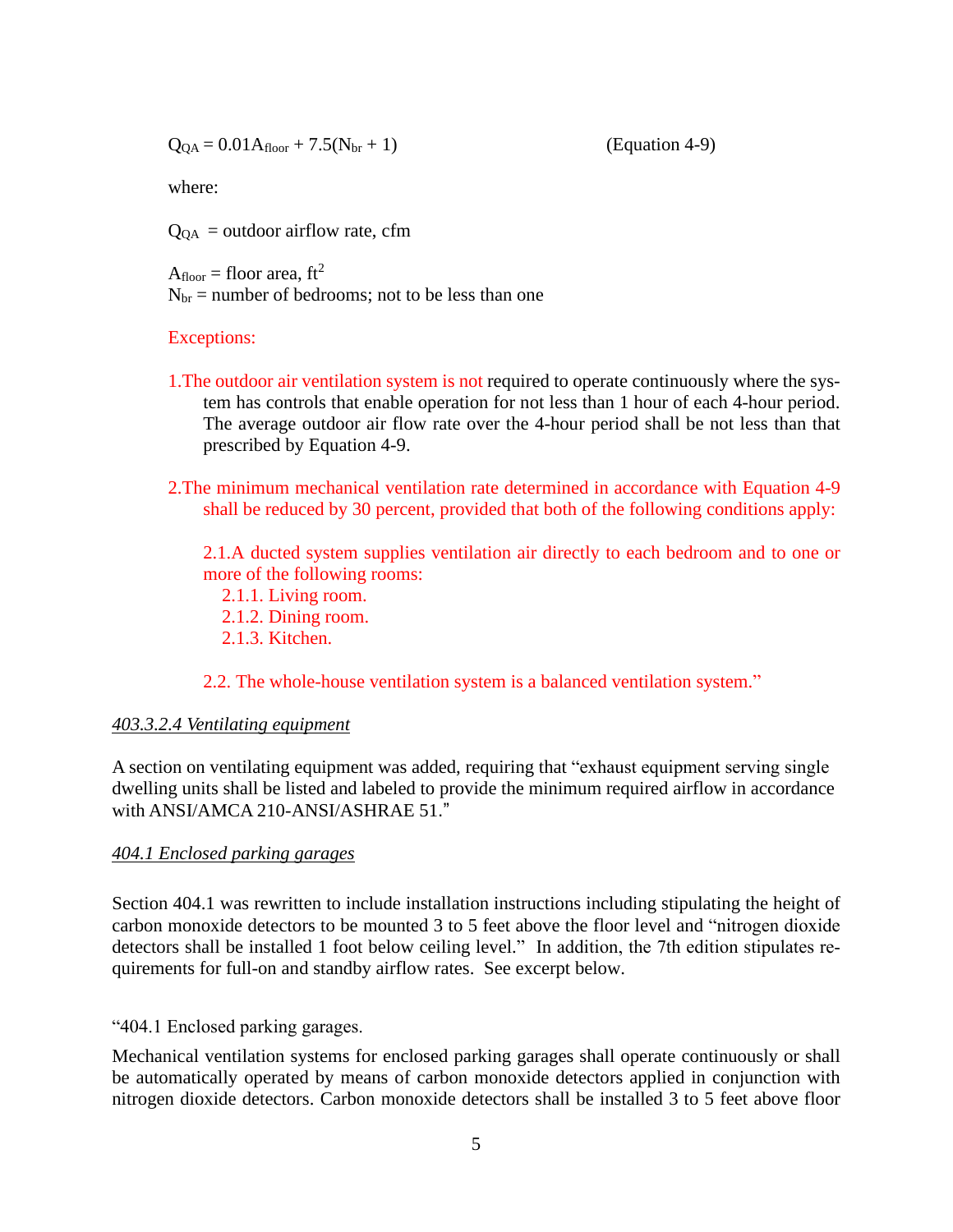level and nitrogen dioxide detectors shall be installed 1 foot below ceiling level. Such detectors shall be listed in accordance with UL 2075 and installed in accordance with their listing and the level and nitrogen dioxide detectors shall be installed 1 foot below ceiling level. Such detectors shall be listed in accordance with UL 2075 and installed in accordance with their listing and the manufacturers' instructio following two modes of operation:

- 1. Full-on at an airflow rate of not less than 0.75 cfm per square foot of the floor area served.
- 2. Standby at an airflow rate of not less than 0.05 cfm per square foot of the floor area served."

#### **Changes to Chapter <sup>5</sup> <sup>ñ</sup> Exhaust Systems**

#### *502.16 Repair garages for vehicles fueled by lighter than air fuels*

Section 502.16 has been completely rewritten. The title of the section used to be "Repair garages" for natural gas- and hydrogen-fueled vehicles." The in addition to the exception for allowing natural ventilation upon approval by the code official, additional exceptions for not requiring mechanical ventilation are provided for repair garages that do not work on the fuel system.

#### "Exceptions:

1. Repair garages where work is not performed on the fuel system and is limited to exchange of parts and maintenance not requiring open flame or welding on the CNG-, LNG-, hydrogen- or other lighter-than-air-fueled motor vehicle.

2. Repair garages for hydrogen-fueled vehicles where work is not performed on the hydrogen storage tank and is limited to the exchange of parts and maintenance not requiring open flame or welding on the hydrogen-fueled vehicle. During the work, the entire hydrogen-fuel system shall contain a quantity that is less than 200 cubic feet (5.6  $m<sup>3</sup>$ ) of hydrogen." quiring open flame or w<br>
ire hydrogen-fuel syste<br>
) of hydrogen."

The exception in section *502.16.2.1 Design,* that allows intermittant ventilation activating by gas The exception in section 502.16.2.1 Design, that allows intermittant ventilation activating by gas<br>detection system has added a quantifiable concentration limit of "25% of the lower flammable The exception in section 502.16.2.1 Design, that allows intermittant ventilation activating by detection system has added a quantifiable concentration limit of "25% of the lower flammat limit (LFL)" and the fuel system mus detection system has added a quantifiable concentration limit of "25% of the lower flammable<br>limit (LFL)" and the fuel system must shut down in the "event of failure of the exhaust<br>ventilation system." A minimum exhaust ve cubic feed of room volume has also been added.

#### *504.4.1 Exhaust termination outlet and passageway size*

In the clothes dryer exhaust section, and additional requirement was added. Section 504.44.1 stip ulates that the exhaust duct must not be smaller than the discharge of the dryer and must be at least 12.5 square inches. This is approximately equivalent to a 4"-round duct. The next change below is somewhat related.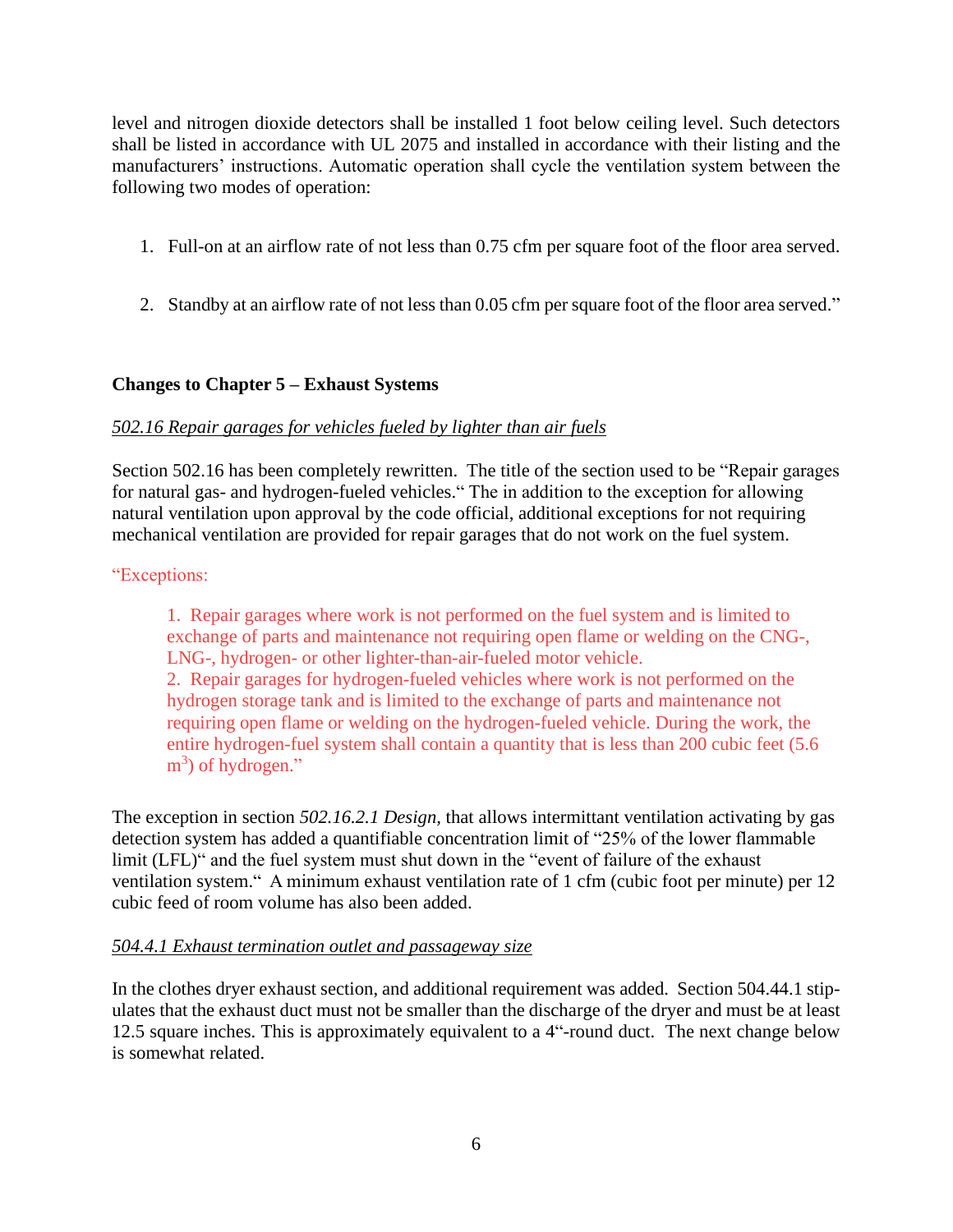#### *504.8.2 Duct installation*

The last line of 504.8.2, "Where dryer exhaust ducts are enclosed in wall or ceiling cavities, such The last line of 504.8.2, "Where dryer exhaust ducts are enclosed in wall or ceiling cavities, such<br>cavities shall allow the installation of the duct without deformation," has been added to the code. The last line of 504.8.2, "Where dryer exhaust ducts are enclosed in wall or ceiling cavities, such cavities shall allow the installation of the duct without deformation," has been added to the code.<br>Assuming that at least Assuming that at least a 4<sup>\*</sup> round duct, from discussion above, is required for clothes dryer exhaust, the wall cavity must be at least 4<sup>\*</sup> clear, which is much larger than a standard wall thickness.

#### *504.10 Common exhaust systems for clothes dryers located in multistory structures and 505.3 Common exhaust systems for domestic kitchens located in multistory structures*

In this section, item #7 clarifies that the exhaust fan used in a common multistory duct system that is used to convey exhaust from multiple clothes dryers or domestic kitchens located in In this section, item #7 clarifies that the exhaust fan used in a common multistory duct system<br>that is used to convey exhaust from multiple clothes dryers or domestic kitchens located in<br>multistory structures "shall be co that is used to convey exhaust from multiple clothes dryers or domestic kitchens located in<br>multistory structures "shall be connected to a standby power source in accordance with Section<br>2702 of the Florida Building Code, Building refers to requirements for emergency and standby power systems.

#### *506.3.13.2 Termination through an exterior wall*

In the section regarding exhaust outlets serving Type I hoods, there is a minor rewording to In the section regarding exhaust outlets serving Type I hoods, there is a minor rewording to<br>506.3.13.2. The wording was changed from, "Other exterior openings shall not be located within In the section regarding exhaust outlets serving Type I hoods, there is a minor rewording to<br>506.3.13.2. The wording was changed from, "Other exterior openings shall not be located within<br>3 feet (914 mm) of such terminatio 506.3.13.2. The wording was changed from, "Other exterior openings shall not be located within 3 feet (914 mm) of such terminations," to "Such terminations shall be located in accordance with Section 506.3.13.3 and shall n

Section 506.3.13.3 was already part of the requirements of 506.3.13, so this just appears to be a minor change in wording. See below for exact wording in the 2020 version.<br>"506.3.13.2 Termination through an exterior wall.

Exhaust outlets shall be permitted to terminate through exterior walls where the smoke, grease, gases, vapors and odors in the discharge from such terminations do not create a public nuisance or a fire hazard. Such terminations shall not be located where protected openings are required by<br>the Florida Building Code, Building. Such terminations shall be located in accordance with<br>Section 506.3.13.3 and shall not the Florida Building Code, Building. Such terminations shall be located in accordance with

#### *506.5.2 Pollution control units*

Section 506.5.2 "Pollution control units" has been inserted into the section. It provides installation instructions for equipment installed in a "grease exhaust duct system for the purpose of extracting smoke, grease particles and odors from the exhaust flow by means of a series of installation instructions for equipment installed in a "grease exhaust duct system for the purpose<br>of extracting smoke, grease particles and odors from the exhaust flow by means of a series of<br>filters." Some of the key pro of extracting smoke, grease particles and odors from the exhaust flow by means of a series of<br>filters." Some of the key provisions include proving an 18-inch clearance from combustible<br>equipment and installing roof-mounted airflow differential pressure sensor shall activate a visual alarm in sight of cooking staff. See added section below.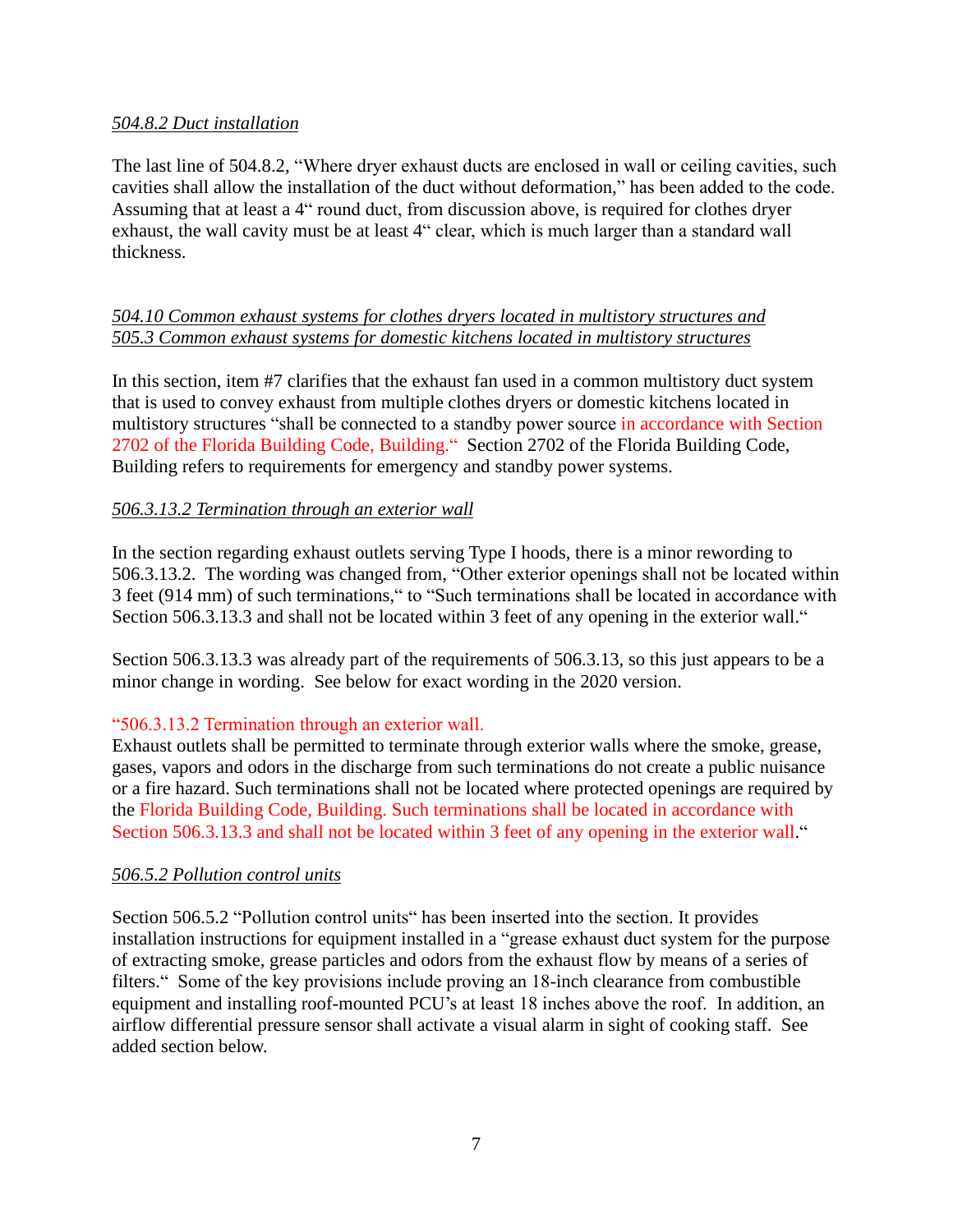"506.5.2 Pollution control units.

The installation of pollution control units shall be in accordance with the manufacturer's installation instructions and all of the following:

- 1. Pollution control units shall be listed and labeled in accordance with UL 1978.
- 2. Fans serving pollution control units shall be listed and labeled in accordance with UL 762.
- 3. Pollution control units shall be mounted and secured in accordance with the manufacturer's installation instructions and the Florida Building Code, Building.
- 4. Pollution control units located indoors shall be listed and labeled for such use.Where enclosed duct systems, as required by Section 506.3.11, are connected to a pollution control unit, such unit shall be located in a room or space having the same fire-resistance rating as the duct enclosure. Access shall be provided for servicing and cleaning the unit. The space or enclosure shall be ventilated in accordance with the manufacturer's installation instructions.
- 5. A clearance of not less than 18 inches (457 mm) shall be maintained between the pollution control unit and combustible material.
- 6. Roof-mounted pollution control units shall be listed for exterior installation and shall be mounted not less than 18 inches (457 mm) above the roof.
- 7. Exhaust outlets for pollution control units shall be in accordance with Section 506.3.13.
- 8. An airflow differential pressure control shall be provided to monitor the pressure drop across the filter sections of a pollution control unit. When the airflow is reduced below the design velocity, the airflow differential pressure control shall activate a visual alarm located in the area where cooking operations occur.
- 9. Pollution control units shall be provided with a factory-installed fire suppression system.
- 10. Service space shall be provided in accordance with the manufacturer's instructions for the pollution control unit and the requirements of Section 306.
- 11. Wash down drains shall discharge through a grease interceptor and shall be sized for the flow. Drains shall be sealed with a trap or other approved means to prevent air bypass. Where a trap is used it shall have a seal depth that accounts for the system pressurization and evaporation between cleanings.
- 12. Protection from freezing shall be provided for the water supply and fire suppression systems where such systems are subject to freezing.
- 13. Duct connections to pollution control units shall be in accordance with Section 506.3.2.3.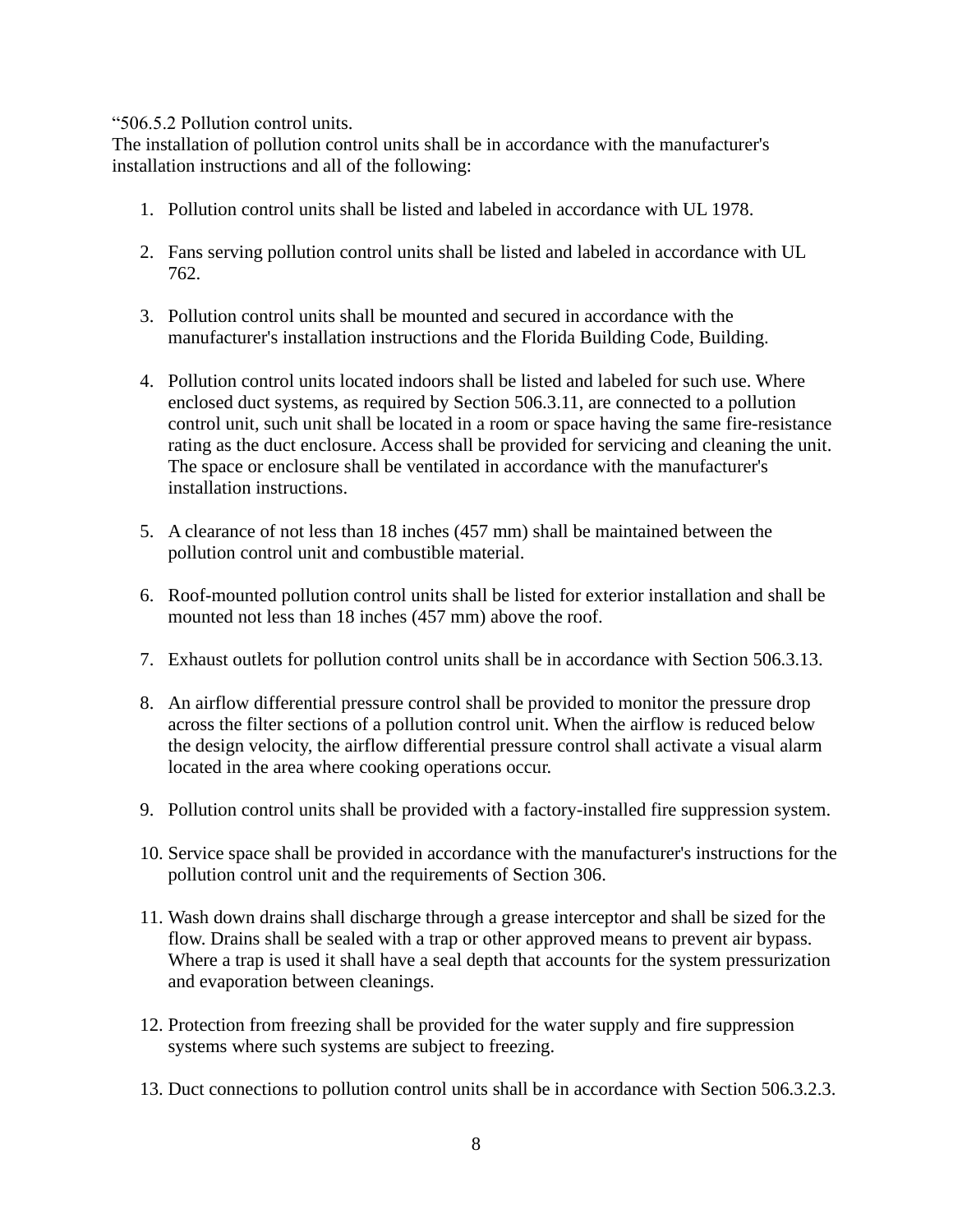Where water splash or carryover can occur in the transition duct as a result of a washing operation, the transition duct shall slope downward toward the cabinet drain pan for a length not less than 18 inches (457 mm). Ducts shall transition to the full size of the units<sup>7</sup> inlet and outlet openings.

- 14. Extra-heavy-duty cooking appliance exhaust systems shall not be connected to pollution control units except where such units are specifically designed and listed for use with solid fuels.
- 15. Pollution control units shall be maintained in accordance with the manufacturer's Pollution control unit<br>instructions."

#### *507.2.6 Clearances for Type I hood*

A second exception to an 18-inch minimum clearance to combustibles from a Type 1 hood has A second exception to an 18-inch minimum clearance to combustibles from a Type 1 hood has<br>been added that allows "Type 1 hoods listed and labeled for clearances less than 18 inches in A second exception to an 18-inch minimum clearance to c<br>been added that allows "Type 1 hoods listed and labeled<br>accordance with UL710" be installed per those listings.

#### *510.8.1 Duct cleanout*

In the hazardous duct section, Section 510, a new section 510.8.1 Duct cleanout has been added. In the hazardous duct section, Section 510, a new section 510.8.1 Duct cleanout has been added.<br>It requires "ducts conveying combustible dust as part of a dust collection system shall be equipped with cleanouts that are provided with approved access, predesigned to be disassembled It requires "ducts conveying combustible dust as part of a dust collection system shall be<br>equipped with cleanouts that are provided with approved access, predesigned to be disassembled<br>for cleaning or engineered for autom equipped with cleanouts that are provided with approved access, predesigned to be disassembled<br>for cleaning or engineered for automatic cleanouts.<sup>14</sup> The cleanouts are required "at the base of<br>each vertical duct riser and

Below is the exact wording for new requirements:<br>"510.8.1 Duct cleanout.

Ducts conveying combustible dust as part of a dust collection system shall be equipped with cleanouts that are provided with approved access, predesigned to be disassembled for cleaning or<br>engineered for automatic cleanouts. Where provided, cleanouts shall be located at the base of<br>each vertical duct riser and at engineered for automatic cleanouts. Where provided, cleanouts shall be located at the base of

#### *512.2 Materials*

In Section 512 subslab soil exhaust systems, Section 512.2 was modified to allow copper-alloy as an acceptable material for the subslab soil exhaust piping.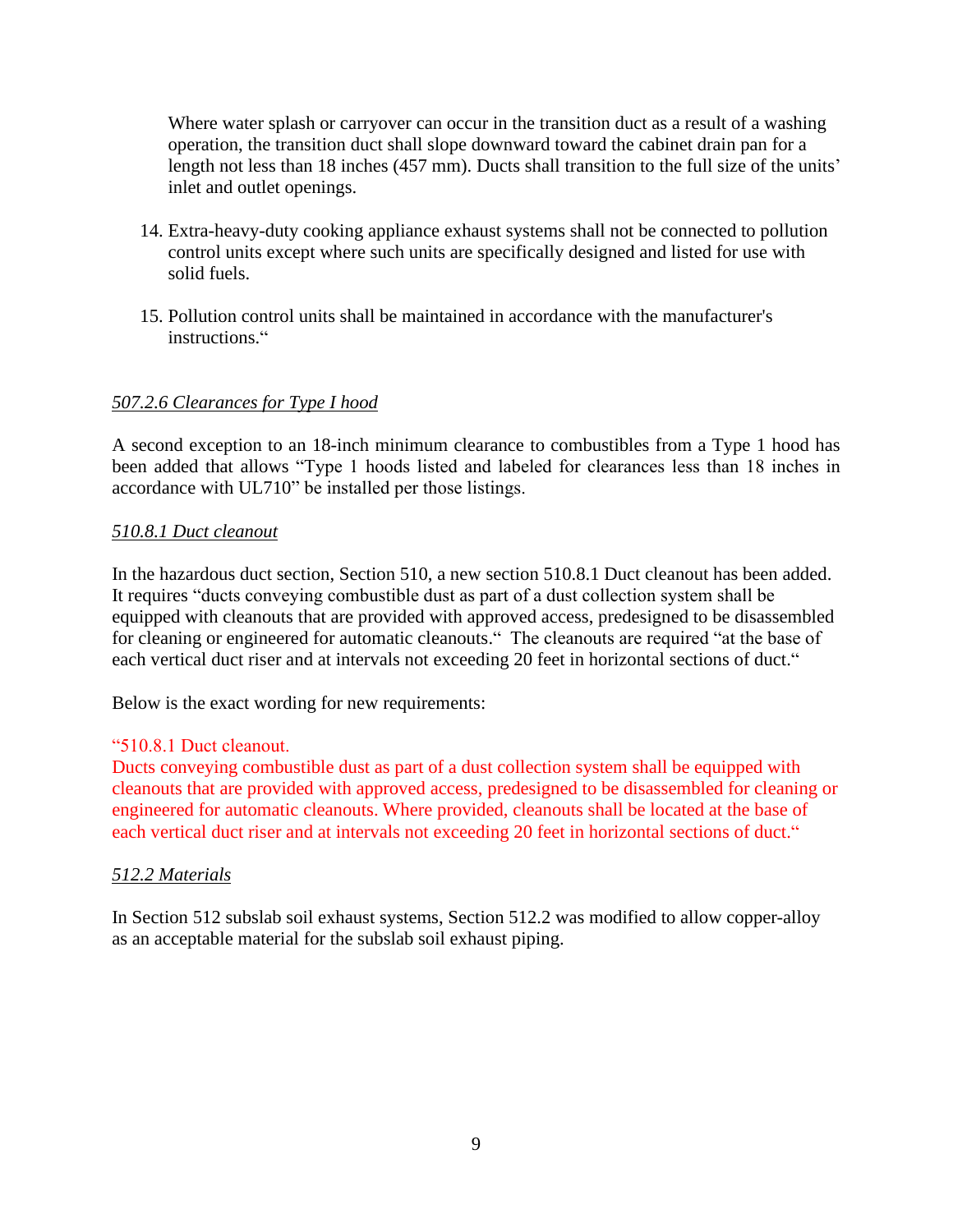### **Changes to Chapter <sup>6</sup> <sup>ñ</sup> Duct Systems**

#### *601.5 Return air openings*

An exception to the rule prohibiting return air from a closet has been added to the 7th edition.<br>There is a limit to 30 cfm of return air for a closet less than 30 square feet in area, but a<br>1.5<sup>\*</sup> undercut, louvered door There is a limit to 30 cfm of return air for a closet less than 30 square feet in area, but a closet.

See excerpt of all exceptions, including the added one in red, below.

"Exceptions:

- 1. Taking return air from a kitchen is not prohibited where such return air openings serve the kitchen and are located not less than 10 feet (3048 mm) from the cooking appliances.
- 2. Dedicated forced air systems serving only the garage shall not be prohibited from obtaining return air from the garage.
- 3. Taking return air from a closet is not prohibited where such return air taken from closets shall serve only the closet and may be taken from closets that have no dedicated supply duct. Where return air is taken from a closet smaller than 30 square feet  $(2.8 \text{ m2})$ , the return air shall be no more than 30 cfm  $(15 \text{ l/s})$ , shall serve only the closet and shall not require a dedicated supply duct. Where return air is taken from a closet smaller than 30 square feet (2.8 m2), the closet door shall be undercut a minimum of 1.5 inches (38 mm) or the closet shall include a louvered door or transfer grille with a minimum net free area of 30 square inches (194 cm2)."

#### *602.2.1.1 Wiring, 602.2.1.2 Fire sprinkler piping, and 602.2.1.3 Pneumatic tubing*

These three sections have a similar change to the code language. Combustible electrical wires, cables, optical fiber cables, plastic fire sprinkler piping, and combustible pneumatic tubing exposed within a plenum can no longer just be listed as having a peak optical density not greater than 0.50, an average optical density not greater than 0.15, and a flame spread distance not greater than 5 feet. They must be listed and labeled!

#### *602.2.1.6 Foam plastic in plenums as interior finish or interior trim*

The requirement for foam plastic in plenums used as interior wall or ceiling finish or interior trim was reworded, but the intent is essentially the same as the 6th edition. The maximum flame spread index is 25 and the maximum smoke-developed index is 50 for foam plastic in contact with airflow in the plenum. A flame spread of 75 and a smoke-developed index of 450 may be used in three circumstances; the plastic foam is separated from the airflow in the plenum by a thermal barrier complying with Section 2603.4 of the Florida Building Code, Building, corrosion-resistant steel having a base metal thickness of not less than 0.0160 inch (0.4 mm), or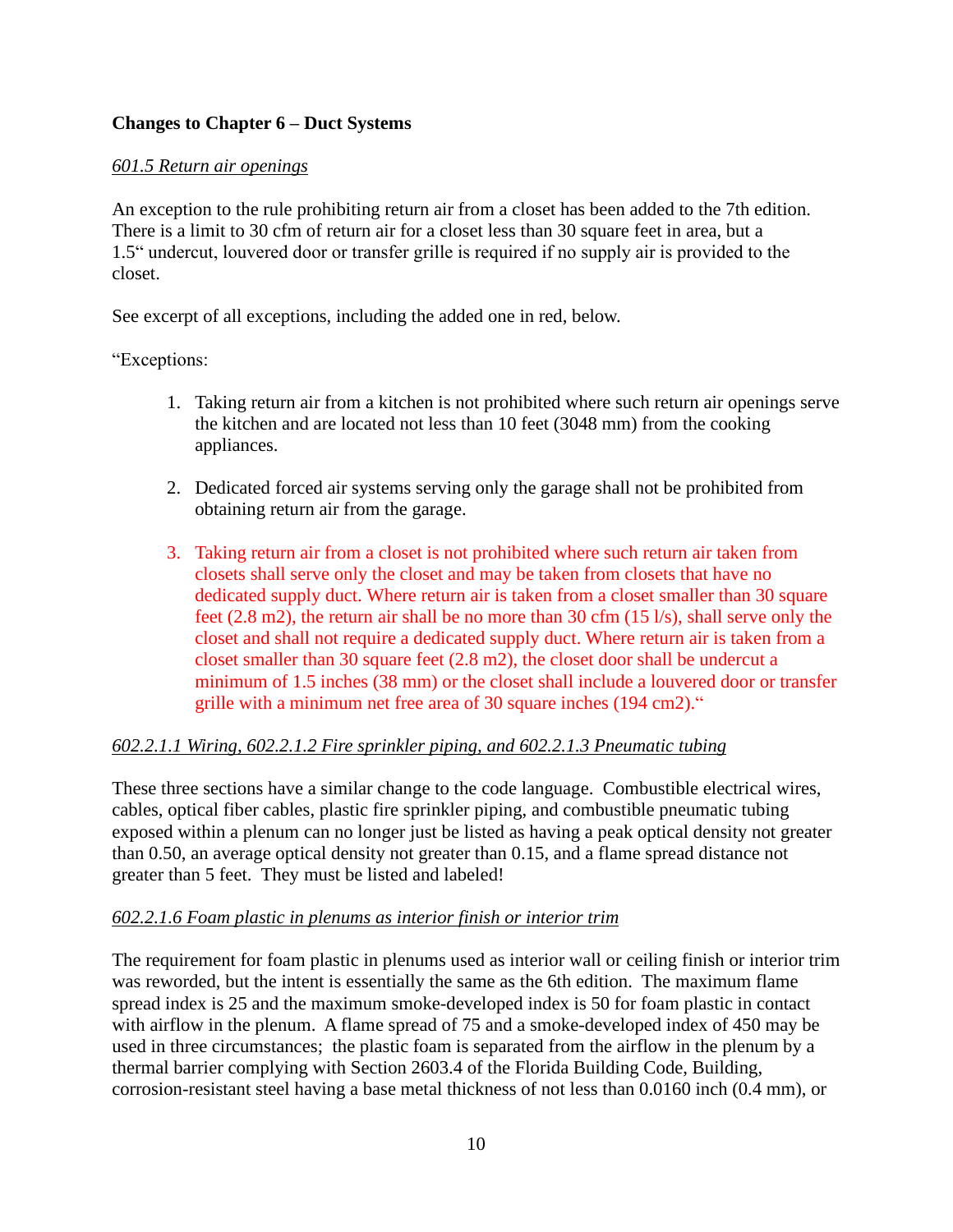not less than a 1 inch (25 mm) thickness of masonry or concrete.

Section 2603.4 of the Florida Building Code, Building, reads as follows:<br>"2603.4 Thermal barrier.

Except as provided for in Sections 2603.4.1 and 2603.9, foam plastic shall be separated from the interior of a building by an approved thermal barrier of 1/2-inch (12.7 mm) gypsum wallboard, heavy timber in accordance with Section 602.4 or a material that is tested in accordance with and meets the acceptance criteria of both the Temperature Transmission Fire Test and the Integrity heavy timber in accordance with Section 602.4 or a material that is tested in accordance with a<br>meets the acceptance criteria of both the Temperature Transmission Fire Test and the Integrity<br>Fire Test of NFPA 275. Combusti

The revised Section  $602.2.1.6$  reads as follows:

"602.2.1.6 Foam plastic in plenums as interior finish or interior trim.

Foam plastic in plenums used as interior wall or ceiling finish or interior trim shall exhibit a flame spread index of 25 or less and a smoke-developed index of 50 or less when tested in accordance with ASTM E84 or UL 723 at the maximum thickness and density intended for use, and shall be tested in accordance with NFPA 286 and meet the acceptance criteria of Section 803.1.2 of the Florida Building Code, Building.

### Exceptions:

- 1. Foam plastic in plenums used as interior wall or ceiling finish or interior trim shall exhibit a flame spread index of 75 or less and a smokedeveloped index of 450 or less when tested in accordance with ASTM E84 or UL 723 at the maximum thickness and density intended for use, where it is separated from the airflow in the plenum by a thermal barrier complying with Section 2603.4 of the Florida Building Code, Building.
- 2. Foam plastic in plenums used as interior wall or ceiling finish or interior trim shall exhibit a flame spread index of 75 or less and a smokedeveloped index of 450 or less when tested in accordance with ASTM E84 or UL 723 at the maximum thickness and density intended for use, where it is separated from the airflow in the plenum by corrosion-resistant steel having a base metal thickness of not less than 0.0160 inch (0.4 mm).
- 3. Foam plastic in plenums used as interior wall or ceiling finish or interior trim shall exhibit a flame spread index of 75 or less and a smokedeveloped index of 450 or less when tested in accordance with ASTM E84 or UL 723 at the maximum thickness and density intended for use, where it is separated from the airflow in the plenum by not less than a 1 inch (25 mm) thickness of masonry or concre density intended for use, where it is separated from the airflow in the plenum by not less

### *602.2.1.7 Plastic plumbing piping and tubing*

Similar to wiring, fire sprinkler piping and pneumatic tubing, above, "plastic piping and tubing used in plumbing systems shall be listed and labeled as having a flame spread index of not greater than 25 and a smoke-developed index of not more than 50 when tested in accordance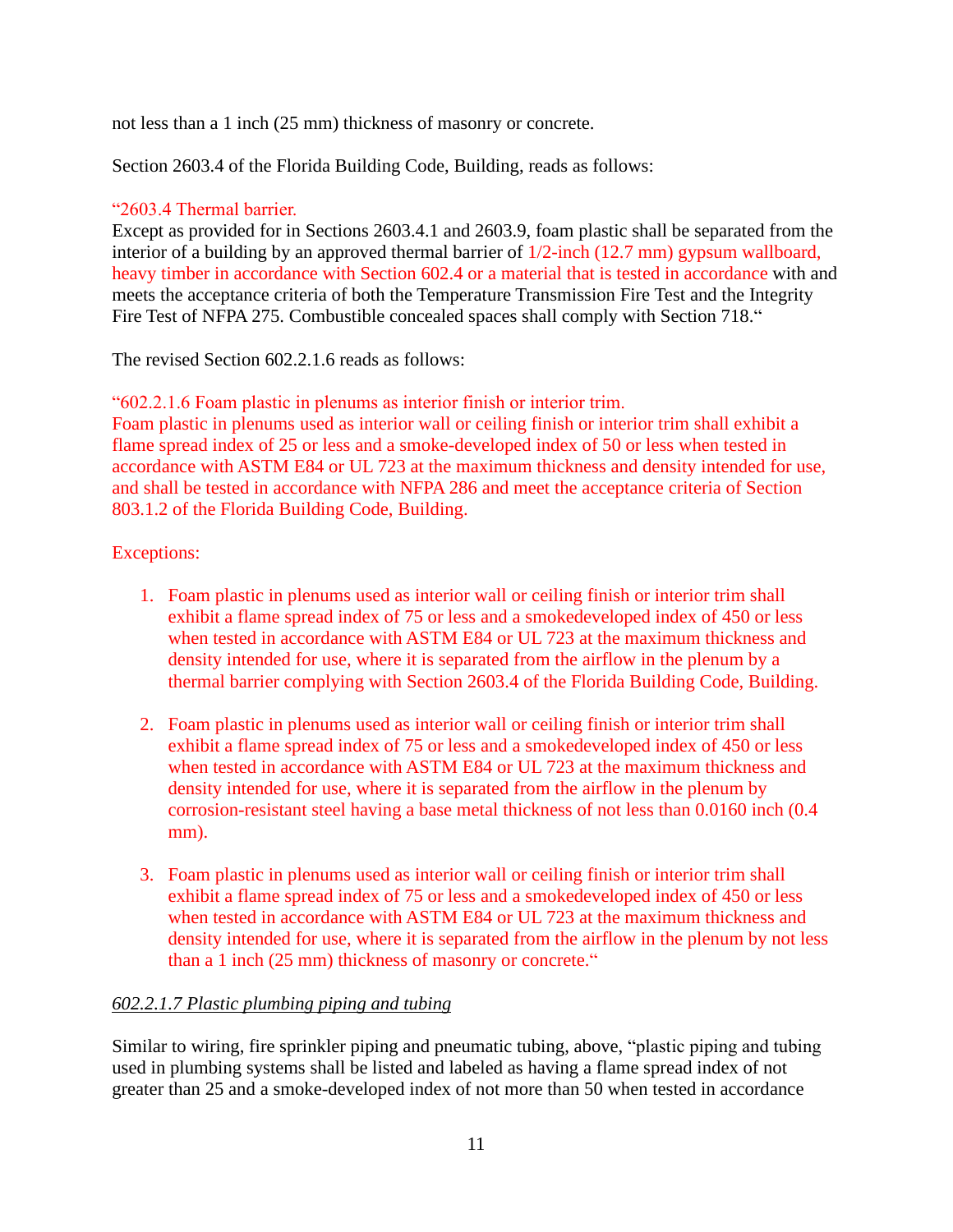with ASTM E84 or UL 723." Listing alone is no longer enough. But an exception has been added to the code in the 7th edition. See excerpt below.<br>"602.2.1.7 Plastic plumbing piping and tubing.

Plastic piping and tubing used in plumbing systems shall be listed and labeled as having a flame spread index of not greater than 25 and a smoke-developed index of not more than 50 when tested in accordance with ASTM E84 or UL 723.

Exception: Plastic water distribution piping and tubing listed and labeled in accordance with UL 2846 as having a peak optical density not greater than 0.50, an average optical density not greater than 0.15 and a flame spread distance not greater than 5 feet (1524 mm), and installed in accordance with its listing." than 0.15 and a flame spread distance not greater than 5 feet (1524 mm), and installed in

#### *602.2.1.8 Pipe and duct insulation within plenums*

Section 602.2.18 has been added to the current code. It requires pipe and duct insulation within Section 602.2.18 has been added to the current code. It requires pipe and duct insulation within<br>plenums to have a "flame spread index of not more than 25 and a smoke-developed index of not Section 602.2.18 has been added to the current code. It requires pipe and duct insulation within plenums to have a "flame spread index of not more than 25 and a smoke-developed index of no more than 50." It is important th

#### *603.5.2 Phenolic ducts*

603.5.2 Phenolic ducts<br>A section on phenolic ducts was added to Chapter 6. It simply requires that they "be constructed A section on phenolic ducts was added to Chapter 6. It simply requires that they "<br>in accordance with the SMACNA Phenolic Duct Construction Standards."

#### *603.8.2 Sealing*

In the section on underground ducts, the 7th edition requires that underground ducts be leak tested.

See excerpt from the 7th edition below:<br>"603.8.2 Sealing.

Ducts shall be sealed, secured and tested prior to concrete encasement or direct burial. Ducts shall be leak tested as required by Section C403 of the Florida Building Code, Energy Ducts shall be sealed, s<br>shall be leak tested as r<br>Conservation."

#### *604.11 Vapor retarders*

In the section on insulation, an exception was added to the requirement for externally lined ducts used for cooling to have a "vapor retarder having a maximum permeance of  $0.05$  perm [2.87] In the section on insulation, an exception was added to the requirement for externally lined ducts used for cooling to have a "vapor retarder having a maximum permeance of 0.05 perm [2.87 ng/(Pa • s • m2)] or aluminum foi exception allows for spray polyurethane foam insulation to only have a "water vapor permeance" ng/(Pa • s • m2)] or aluminum foil having a minimum thickness of 2 mils (0.051 mm).<sup>43</sup><br>exception allows for spray polyurethane foam insulation to only have a "water vapor per<br>of not greater than of 3 perm per inch [1722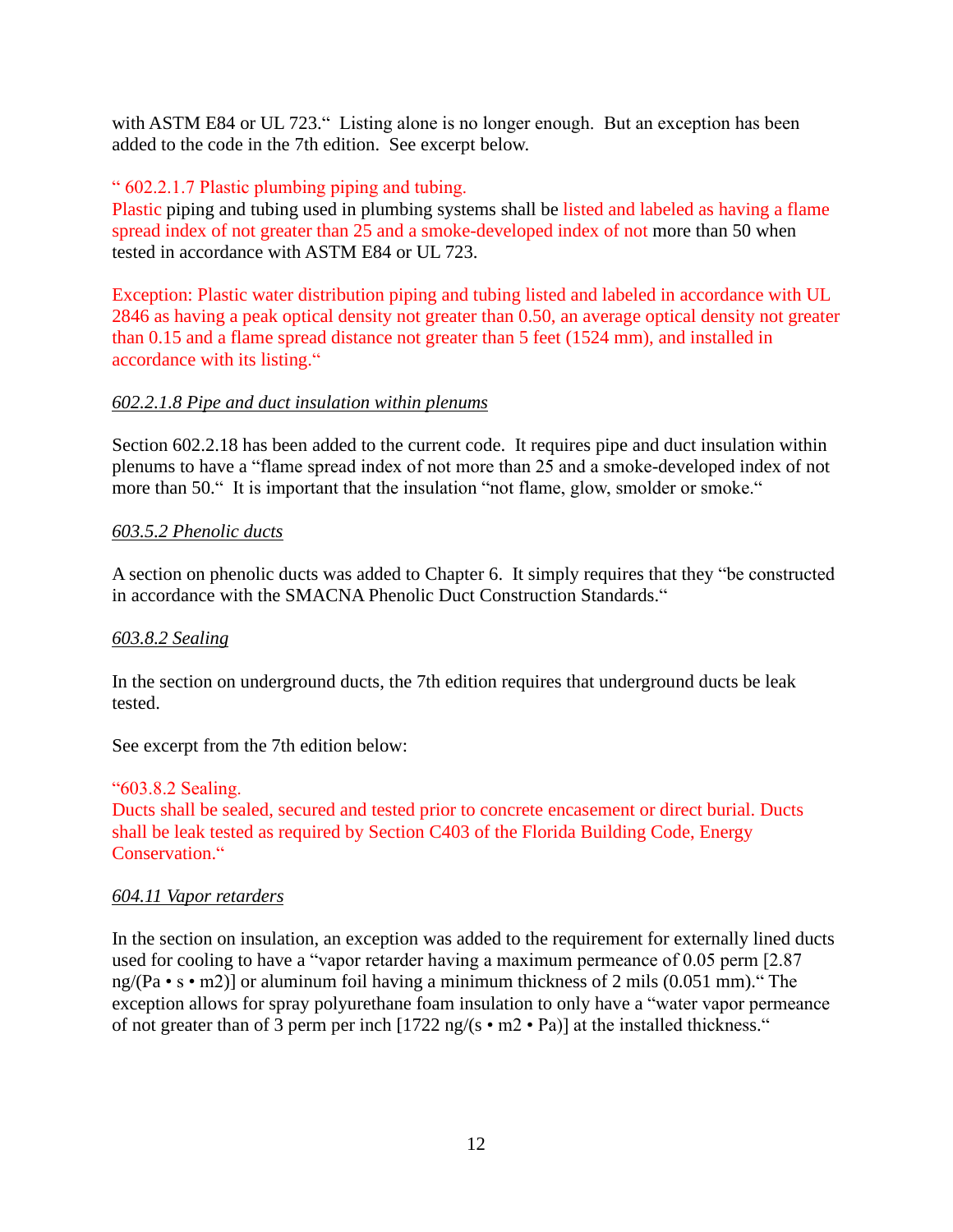#### *607.4 Access and identification*

Additional requirements have been added to Section 607.4 that refers to access and identification for fire and smoke dampers. The access doors must be "not less than  $12$  inches (305 mm) square Additional requirements have been added to Section 607.4 that refers to access and identification<br>for fire and smoke dampers. The access doors must be "not less than 12 inches (305 mm) square<br>or provided with a removable d for fire and smoke dampers. The access doors must be "not less than 12 inches (305 mm) square<br>or provided with a removable duct section," and they must be "tight fitting and suitable for the<br>required duct construction." Gu ded with a removable duct section," and they must be "tight fitting and suitable for the<br>duct construction." Guidance has also been added for dampers with restricted access.<br>space constraints or physical barriers restrict and testing, the damper shall be a single- or multiple-blade damper and shall comply with the "Where space constraints or physical barriers restrict access to a damper for periodic inspection and testing, the damper shall be a single- or multiple-blade damper and shall comply with the remote inspection requirements

#### **Changes to Chapter <sup>8</sup> <sup>ñ</sup> Chimneys and Vents**

#### *805.8 Insulation shield*

Section 805.8 was added to the factory-built chimney section. It requires that factory-built chimneys that pass through insulated assemblies have an "insulation shield constructed of steel Section 805.8 was added to the factory-built chimney section. It requires that factory-built<br>chimneys that pass through insulated assemblies have an "insulation shield constructed of steel<br>having a thickness of not less th chimneys that pass through insulated assemblies have an "insulation shield constructed of steel<br>having a thickness of not less than 0.0187 inch" and "shall be installed to provide clearance<br>between the chimney and the insu having a thickness of not less than 0.0187 inch" and "shall be installed to provide clearance<br>between the chimney and the insulation material." The installer must install the system<br>according to the manufacturer's installa space, the shield shall terminate not less than 2 inches (51 mm) above the insulation materials according to the manufacturer's installation instructions. "When space, the shield shall terminate not less than 2 inches (51 mm) and shall be secured in place to prevent displacement."

The excerpt below relays the exact wording of the requirements of this section.<br>
"805.8 Insulation shield.

Where factory-built chimneys pass through insulated assemblies, an insulation shield constructed of steel having a thickness of not less than 0.0187 inch (0.4712 mm) (No. 26 gage) shall be installed to provide clearance between the chimney and the insulation material. The clearance of steel having a thickness of not less than 0.0187 inch (0.4712 mm) (No. 26 gage) shall be installed to provide clearance between the chimney and the insulation material. The clearance shall be not less than the clearance installation instructions. Where chimneys pass through attic space, the shield shall terminate not less than 2 inches (51 mm) above the insulation materials and shall be secured in place to prevent displacement. Insulation shields provided as part of a listed chimney system shall be installed in accordance with the manu displacement. Insulation shields provided as part of a listed chimney system shall be installed in

#### **Changes** to Chapter 9 – Specific Appliances, Fireplaces, and Solid Fuel-Burning Equipment

#### *Section 929 Large-Diamter Ceiling Fans*

Section 929 has been added to the 7th edition and requires that large-diameter ceiling fans meet Section 929 has been added to the 7th edition and requires that large-diameter ceiling fans mee<br>AMCA 230 and UL 507 and be "installed in accordance with the manufacturer's instructions."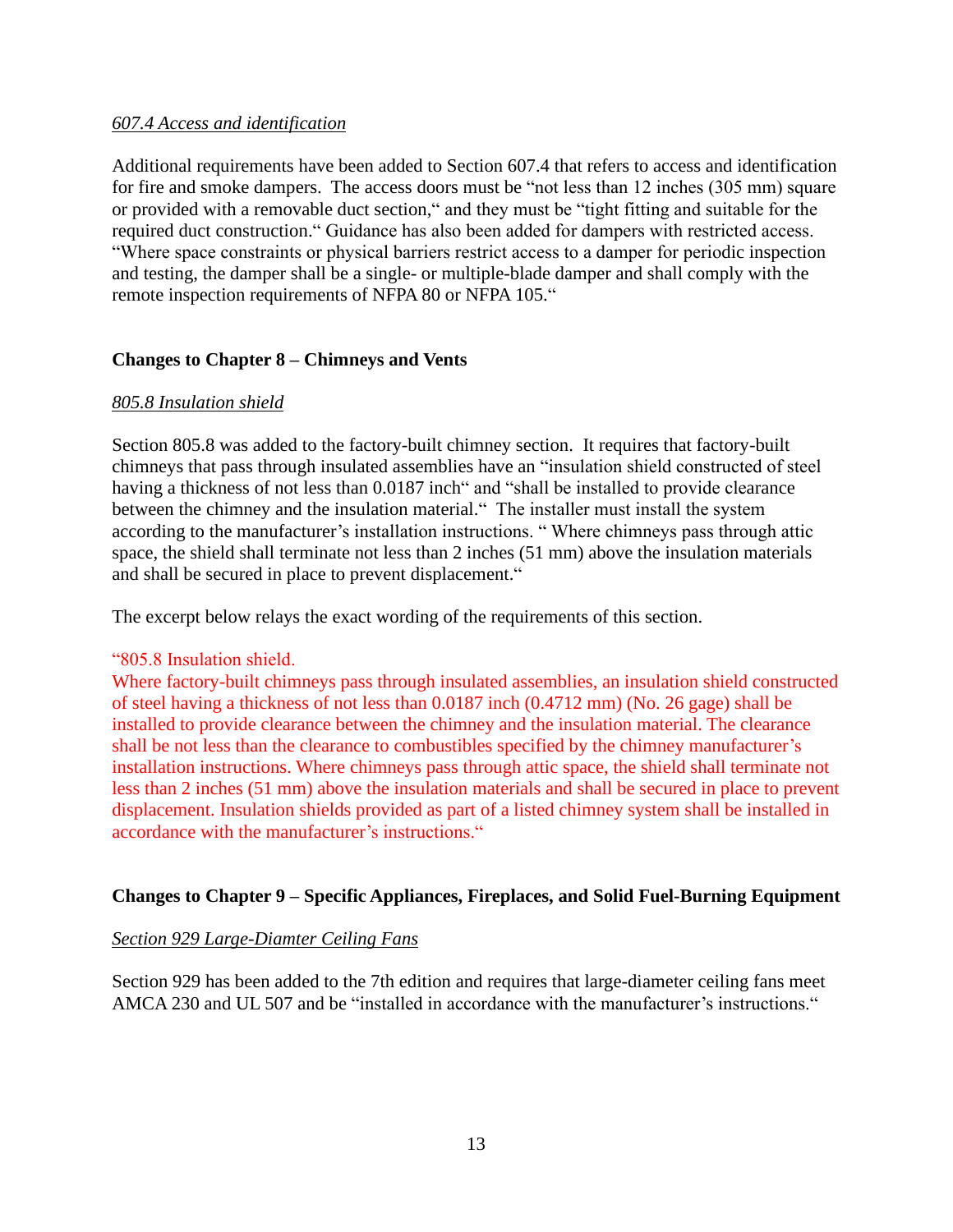#### **Changes** to **Chapter** 11 – **Refrigeration**

#### *1105.6.3 Ventilation rate*

In the machinery room section, the code has been updated to clarify that the emergency ventilation rate for ammonia is 30 air changes per hour, not the normal ventilation. While most of the section has not changed, reviewing all sections of  $1105.6.3$  is valuable. See excerpt below.

#### 1105.6.3Ventilation rate.

For other than ammonia systems, the mechanical ventilation systems shall be capable of exhausting the minimum quantity of air both at normal operating and emergency conditions, as required by Sections 1105.6.3.1 and 1105.6.3.2. The minimum required emergency ventilation rate for ammonia shall be 30 air changes per hour in accordance with IIAR2. Multiple fans or multispeed fans shall be allowed to produce the emergency ventilation rate and to obtain a reduced airflow for normal ventilation.

#### 1105.6.3.1 Quantity-normal ventilation.

During occupied conditions, the mechanical ventilation system shall exhaust the larger of the following: 1. Not less than 0.5 cfm per square foot  $(0.0025 \text{ m}^3/\text{s} \cdot \text{m}^2)$  of machinery room area

- or 20 cfm  $(0.009 \text{ m}^3/\text{s})$  per person.
- 2. A volume required to limit the room temperature rise to  $18^{\circ}$ F ( $10^{\circ}$ C) taking into account the ambient heating effect of all machinery in the room.

1105.6.3.2 Quantity—emergency conditions.

Upon actuation of the refrigerant detector required in Section 1105.3, the mechanical ventilation system shall exhaust air from the machinery room in the following quantity:

$$
Q = 100 \times \sqrt{G}
$$
  
For SI:  $Q = 0.07 \times \sqrt{G}$  (Equation 11-2)  
where:

 $Q$  = The airflow in cubic feet per minute (m<sup>3</sup>/s).

 $G =$ The design mass of refrigerant in pounds (kg) in the largest system, any part of which is  $G$  = The design mass of refrigerant in po<br>located in the machinery room."

#### *1107.5.2 Copper, brass and copper-alloy pipe*

The list of allowable refrigerant relief piping materials has been expanded to include copper alloy.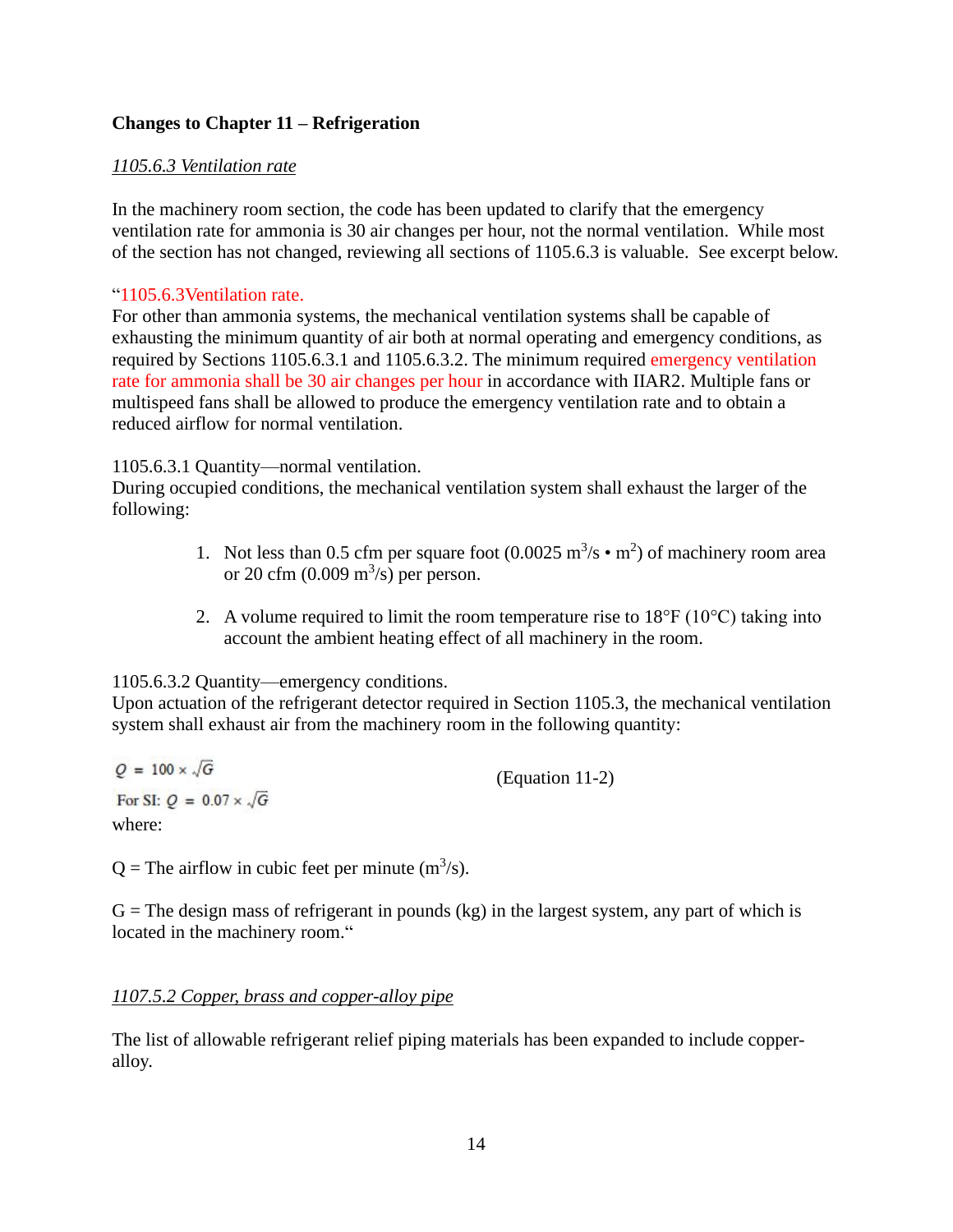### **Changes to Chapter <sup>12</sup> <sup>ñ</sup> Hydronic Piping**

### *TABLE 1202.5 Hydronic Pipe Fittings*

ASSE 1061 has been added to allowable standard for copper, copper alloy, PE-RT, and PEX fittings.

### *1208.1 General*

Three exceptions have been added to the requirement to hydrostatically test hydronic piping "at one and one-half times the maximum system design pressure, but not less than 100 psi (689 kPa)." The exceptions include "trap seal pull testing where a completed drainage, waste and vent system is vacuum tested with all of its traps filled with water, and the trap seals are tested with a kPa)." The exceptions include "trap seal pull testing where a completed drainage, waste and vent system is vacuum tested with all of its traps filled with water, and the trap seals are tested with a vacuum typically betwee system is vacuum tested with all of its traps filled with water, and the trap seals are tested with a<br>vacuum typically between 1 and 2 inches of water column," compressed air or gas testing for<br>plastic piping, or compresse instructions.

See below for an excerpt from the 7th edition.<br>"1208.1 General.

Hydronic piping systems shall be tested hydrostatically at one and one-half times the maximum system design pressure, but not less than 100 psi (689 kPa). The duration of each test shall be not less than 15 minutes.

#### Exceptions:

- 1. With trap seal pull testing, where a completed drainage, waste and vent system is vacuum tested with all of its traps filled with water, and the trap seals are tested with a vacuum typically between 1 and 2 inches of water column.
- 2. For plastic piping systems specifically designed for use with compressed airor gas:

2.1. The manufacturers' instructions must be strictly followed for installation, visual inspection, testing and use of the systems and

2.2.The use of compressed air or other gas testing is not prohibited by the authority having jurisdiction.

3. When compressed air or other gas pressure testing is specifically authorized by the applicable written instructions of the manufacturers of all plastic pipe and plastic pipe fittings products installed at the time the system is being tested and compressed air or other gas testing is not prohibited by the authority having jurisdiction.

The manufacturer should be contacted if there is any doubt as to how a specific system should be The ma<br>tested."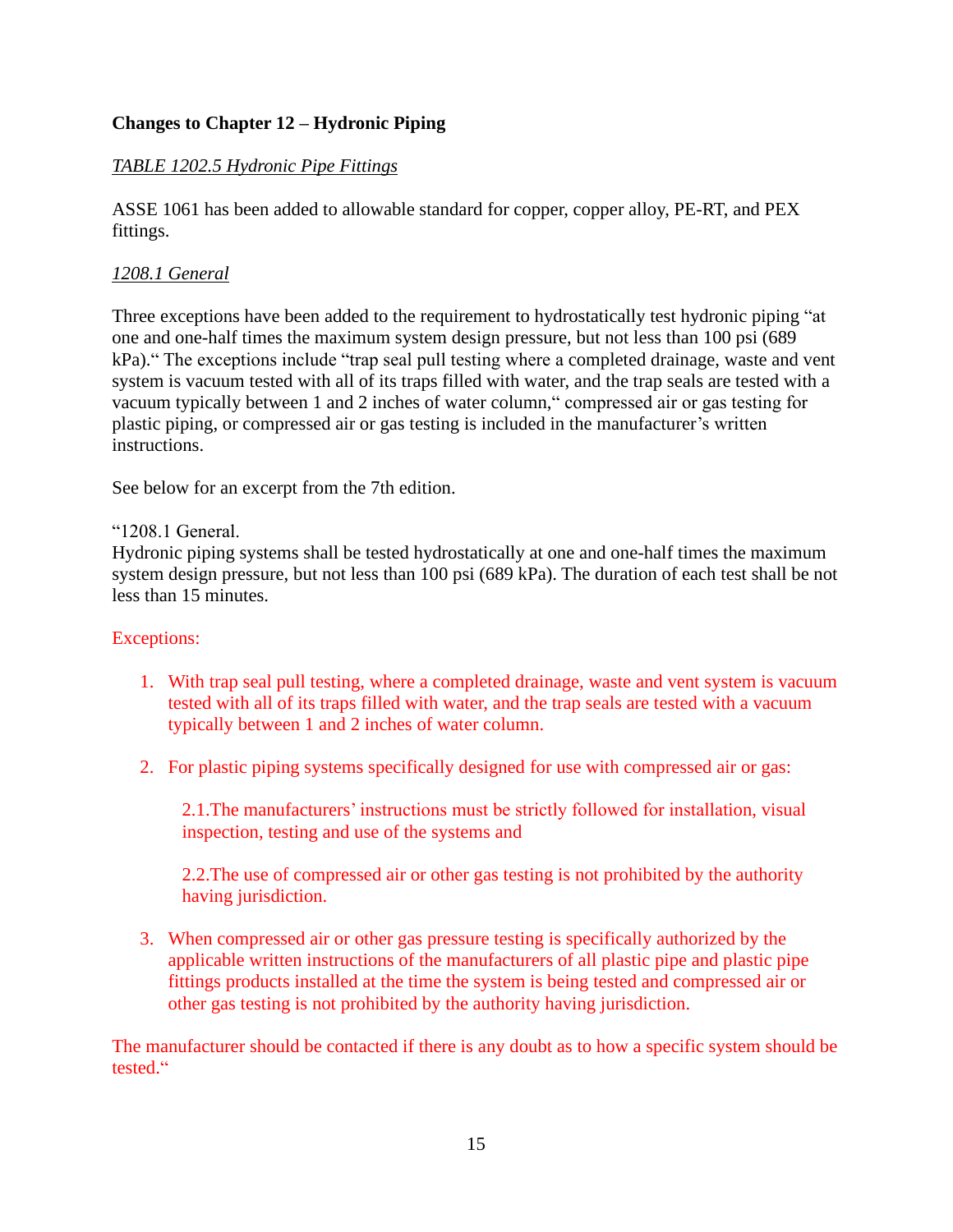#### **Changes to Chapter**  $14$  – **Solar Systems**

#### *1402.4 Roof-mounted collectors*

The 7th edition clarifies that plastic solar collector covers shall be light-transmitting plastics.

#### **Changes to Chapter** 15 – **Referenced Standards**

In general, the approved versions of the referenced standards have been updated. Pay particular

| attention to the following ASHRAE changes. |                                                                                                     |  |
|--------------------------------------------|-----------------------------------------------------------------------------------------------------|--|
| ASHRAE-2017                                | <b>ASHRAE Fundamentals Handbook</b><br>603.2                                                        |  |
| $15 - 2019$                                | <b>Safety Standard for Refrigeration Systems</b><br>1101.6, 1105.8, 1108.1                          |  |
| $34 - 2019$                                | Designation and Safety Classification of Refrigerants<br>202, 1102.2.1, 1103.1                      |  |
| $62.1 - 2016$                              | Ventilation for Acceptable Indoor Air Quality<br>403.3.1.1.2.3.2                                    |  |
| $170 - 2017$                               | <b>Ventilation of Health Care Facilities</b><br>407                                                 |  |
| ANSI/AMCA 210-ANSI/ASHRAE 51-07            | <b>Laboratory Methods of Testing Fans for</b><br><b>Aerodynamic Performance Rating</b><br>403.3.2.4 |  |

| Also review the changes to the NFPA versions. See below. |                                                                                                                    |  |
|----------------------------------------------------------|--------------------------------------------------------------------------------------------------------------------|--|
| $2 - 2016$                                               | <b>Hydrogen Technologies Code</b><br>502.16.1                                                                      |  |
| $30A - 18$                                               | Code for Motor Fuel-dispensing Facilities and Repair<br>Garages<br>304.6                                           |  |
| $31 - 15$                                                | Standard for the Installation of Oil-burning Equipment<br>701.1, 801.2.1, 801.18.1, 801.18.2, 920.2, 922.1, 1308.1 |  |
| $37 - 18$                                                | Standard for the Installation and Use of Stationary                                                                |  |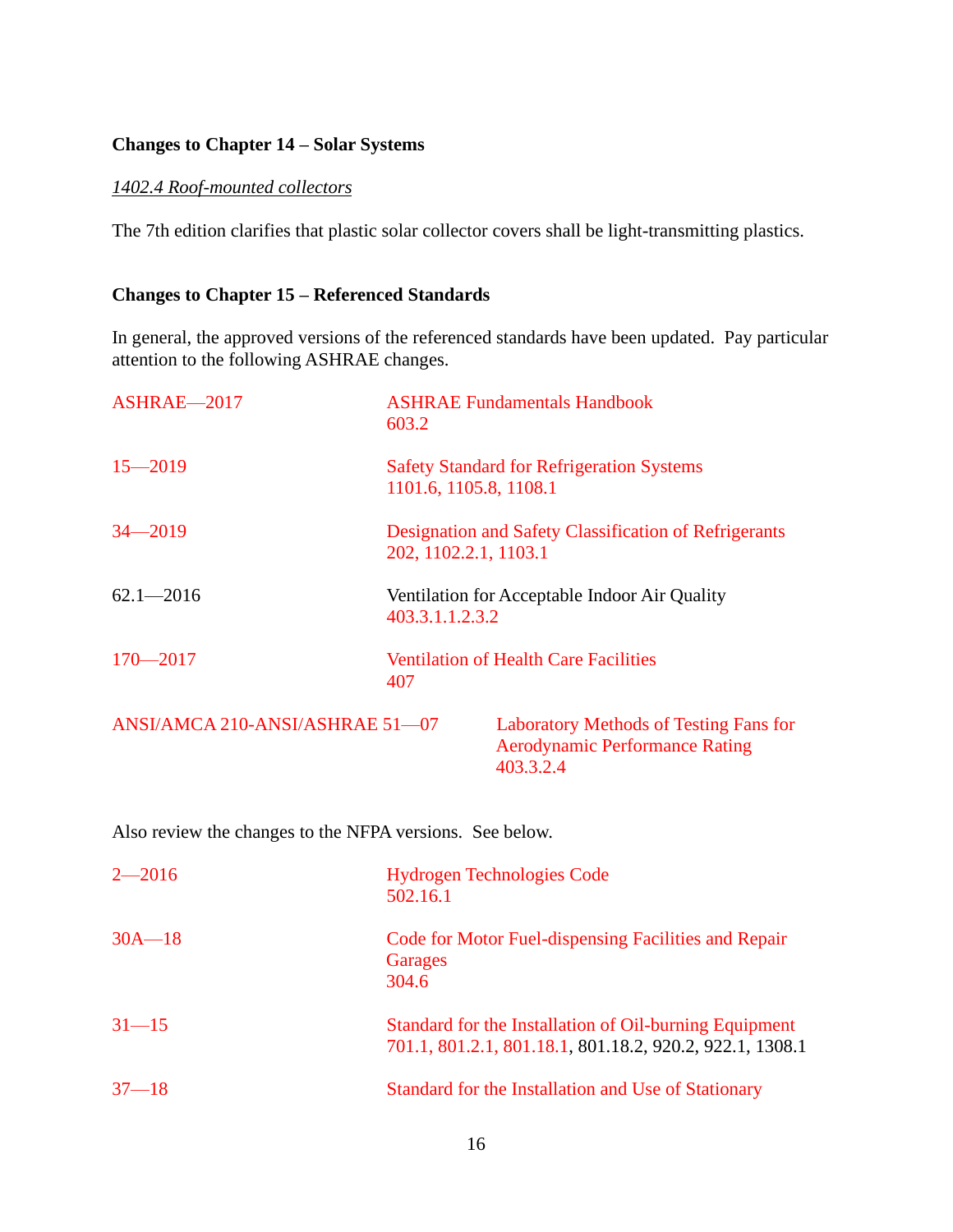|             | <b>Combustion Engines and Gas Turbines</b><br>915.1, 915.2                                                                             |
|-------------|----------------------------------------------------------------------------------------------------------------------------------------|
| $58 - 2017$ | <b>Liquefied Petroleum Gas Code</b><br>502.9.10                                                                                        |
| $70 - 2017$ | <b>National Electrical Code</b><br>301.10, 306.3.1, 306.4.1, 306.5.2, 511.1.1, 513.12.2,<br>602.2.1.1, 927.2, 1104.2.2, 1106.3, 1106.4 |
| $72 - 16$   | <b>National Fire Alarm and Signaling Code</b><br>606.3                                                                                 |
| $80 - 16$   | <b>Standard for Fire Doors and Other Opening Protectives</b><br>607.4.1.2                                                              |
| $96 - 17$   | <b>Standard for Ventilation Control and Fire Protection of</b><br><b>Commercial Cooking Operations</b><br>507.1                        |
| $105 - 16$  | <b>Standard for Smoke Door Assemblies and Other Opening</b><br>Protectives<br>607.4.1.2                                                |
| $211 - 16$  | Standard for Chimneys, Fireplaces, Vents and Solid Fuel-<br>burning Appliances<br>806.1                                                |
| $262 - 15$  | Standard Method of Test for Flame Travel and Smoke of<br>Wires and Cables for Use in Air-handling Spaces<br>602.2.1.1                  |
| $704 - 17$  | Standard System for Identification of the Hazards of<br><b>Materials for Emergency Response</b><br>502.8.4, Table 1103.1, 510.1        |

References to codes in plans and specifications need to be consistent with the current Building Code.

### **General Changes**

#### *UL to CSA*

As the industry changes from UL to CSA listing, the code is allowing either listing.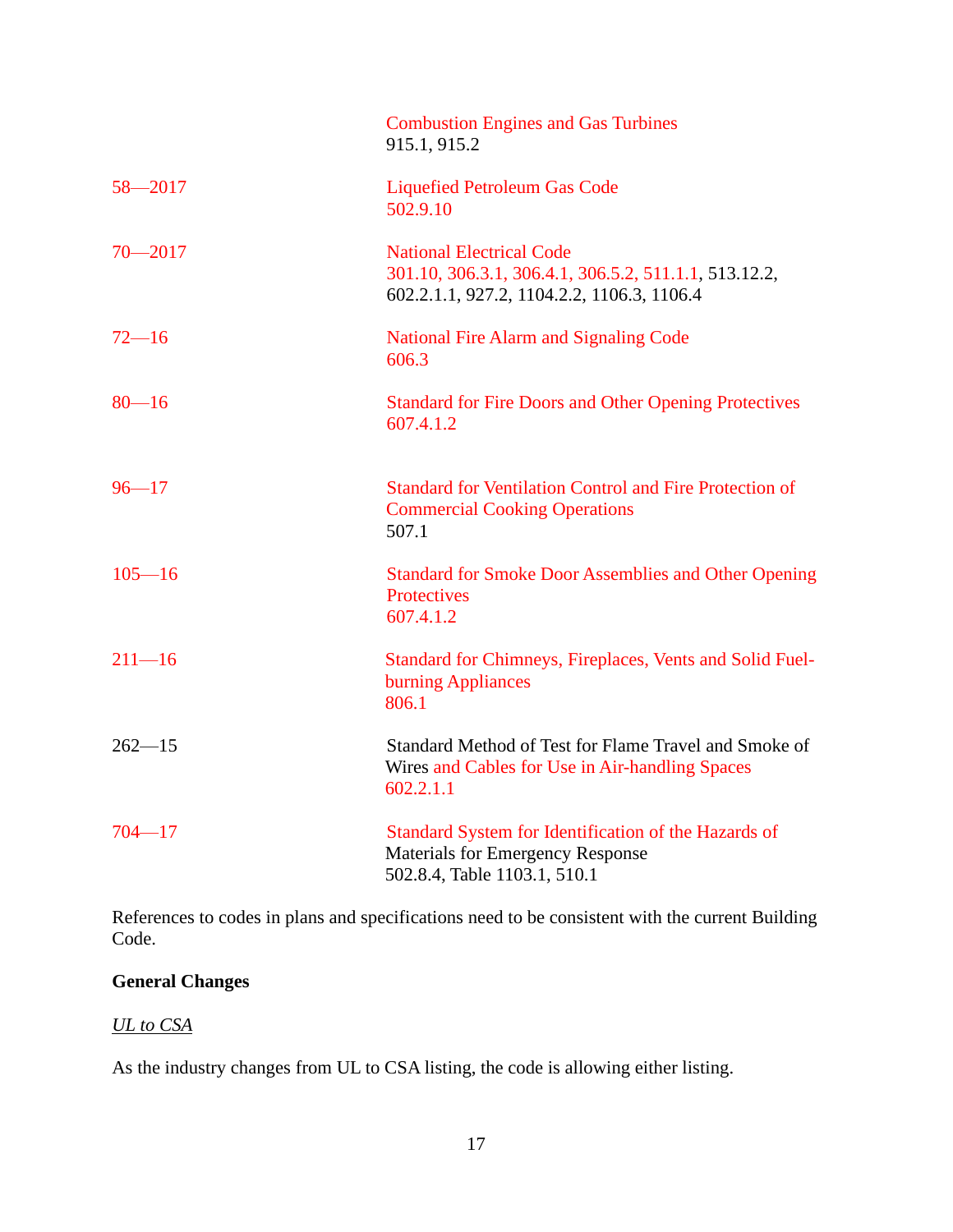#### *ARI to AHRI*

References to ARI have been changed to AHRI to relect the new name.

#### **Conclusion**

While the objective of this course was to review the significant code changes in the 7th Edition (2020) update to the Florida Building Code: Mechanical as compared to the 6th Edition 2017 Florida Building Code: Mechanical, it does not include allchanges. Reference the current code and the current referenced standards in implementing the code.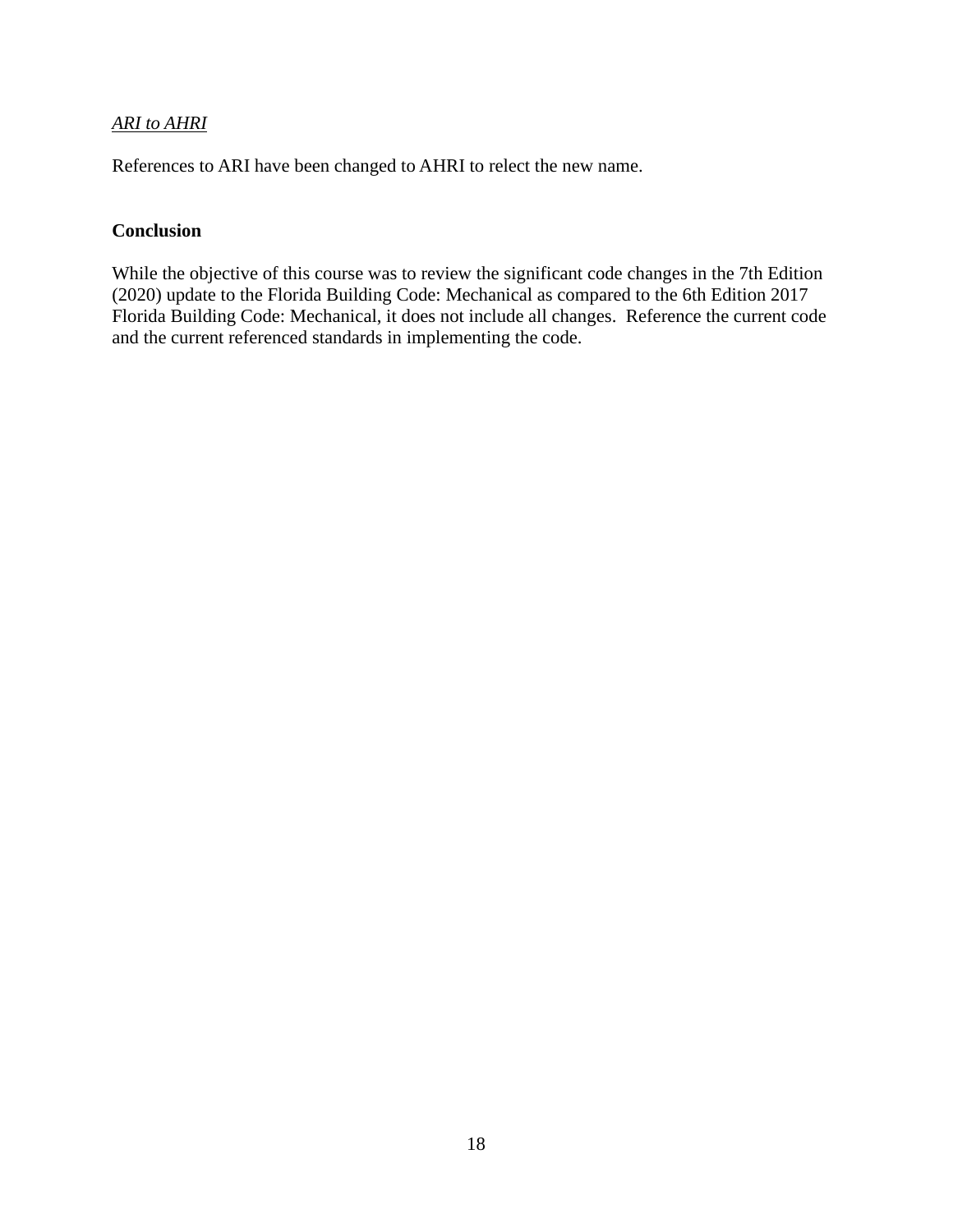### **References**

- (ICC), I. (2017). 2017 Florida Building Code Mechanical, 6th Edition. Retrieved January 13, 2021, from <https://codes.iccsafe.org/content/FMC2017>
- (ICC), I. (2020). 2020 Florida Building Code, Mechanical, 7th Edition. Retrieved January 13, 2021, from <https://codes.iccsafe.org/content/FLMC2020P1>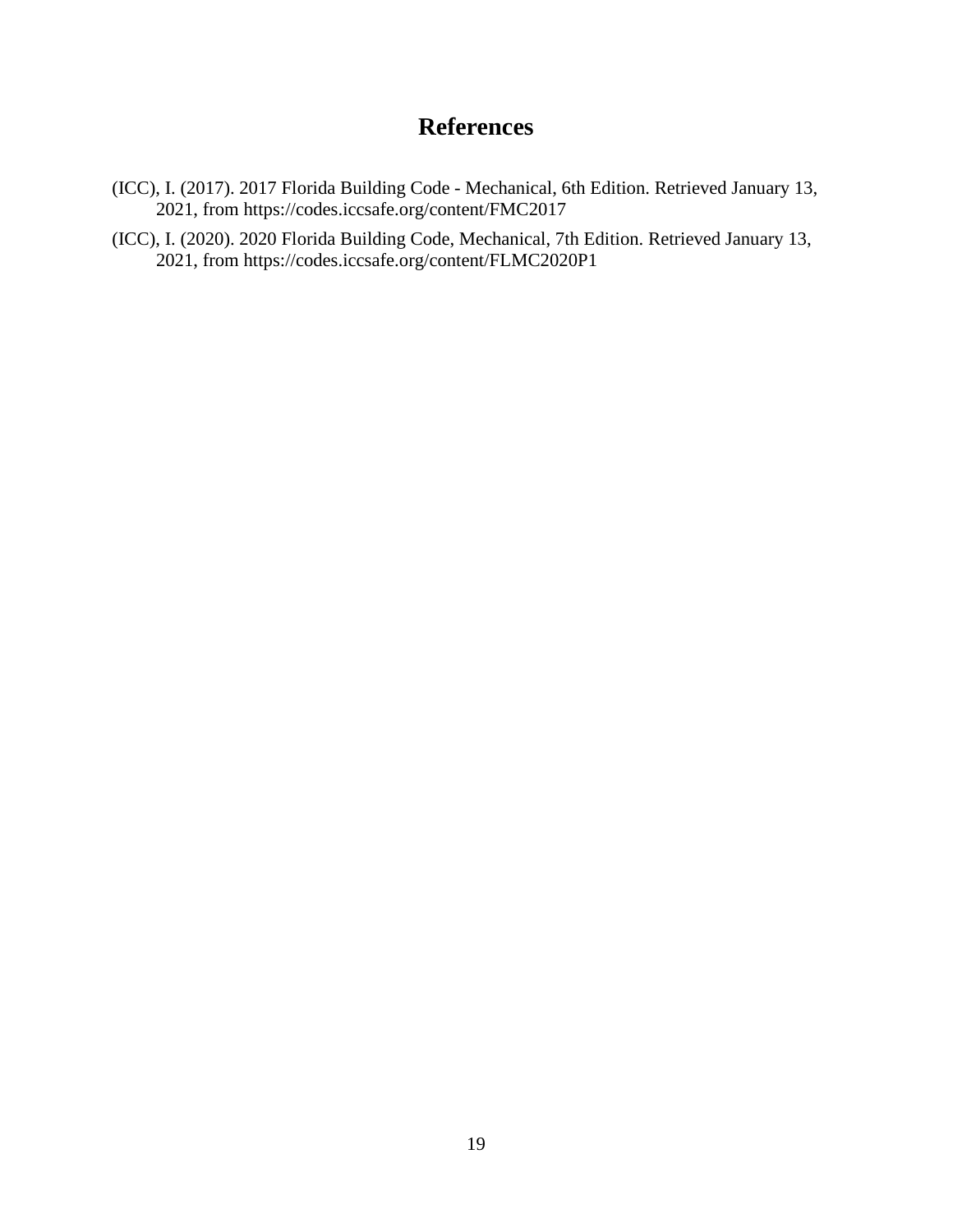# Advanced Building Code – Mechanical – Quiz **Updated 2/16/2021 1.** When does the  $7<sup>th</sup>$  Edition ed Building Code – Mechanical – Quiz<br>Updated 2/16/2021<br>Edition of the Florida Building Code become effective? **Advanced Bui<br>Pen does the 7<sup>th</sup> Edition conduct**<br>January 1, 2020  $A$ dvanced E<br>
hen does the 7<sup>th</sup> Editio<br>
January 1, 2020<br>
June 1. 2020

- nen does the 7<sup>th</sup> Edition of th<br>January 1, 2020<br>June 1, 2020<br>December 31. 2020 nen does the 7<sup>th</sup> Edition o<br>January 1, 2020<br>June 1, 2020<br>December 31, 2020<br>January 1, 2021 2. When does the 7<sup>th</sup> Edition of the Florida Building Code become<br>
2. January 1, 2020<br>
2. December 31, 2020<br>
2. What is maximum horizontal spacing required in the 7<sup>th</sup> edition ecome<br>edition
	- a. January 1, 2020
	- b. June 1, 2020
	- c. December 31, 2020
	- d. January 1, 2021 d.
- effective?<br>for piping supports for January 1, 2020<br>June 1, 2020<br>December 31, 2020<br>January 1, 2021<br>nat is maximum horizon<br>copper tubing? June 1, 202<br>December 3<br>January 1, 2<br>hat is maxim<br>copper tubi December 3<br>January 1, 2<br>hat is maxim<br>copper tubi<br>4 feet<br>6 feet January 1, 3<br>
hat is maxin<br>
copper tub<br>
4 feet<br>
6 feet<br>
8 feet hat is maximu<br>
copper tubin<br>
4 feet<br>
6 feet<br>
8 feet<br>
10 feet 2" copper tubing?<br>
a. 4 feet<br>
b. 6 feet<br>
c. 8 feet<br>
d. 10 feet<br>
3. True or False? Brass and copper alloy are possible condensate disposal system materials.
	- a. 4 feet<br>b. 6 feet
	-
	-
	- a.
- 1 feet<br>3 feet<br>3 feet<br>10 feet<br>10 feet<br>10 ralse? B Freet<br>3 feet<br>10 feet<br>10 feet<br>ee or False? Br<br>True<br>False d. 10 feet<br>3. True or False? Brass and copper alloy are possible condensate<br>a. True<br>b. False<br>4. What is the required ventilation rate for warehouses? 10 contracts<br>10 corpulation and copper<br>10 cfm<br>10 cfm/person only<br>10 cfm/person only True or False? Brass and copp<br>a. True<br>b. False<br>What is the required ventilati<br>a. 10 cfm/person only<br>b. 0.06 cfm/saft only
	- a. True
	- b. False
- True<br>
False<br>
hat is the required ventilation<br>
10 cfm/person only<br>
0.06 cfm/sqft only<br>
0.12 cfm/sqft only False<br>nat is the required ventilation rate for<br>10 cfm/person only<br>0.06 cfm/sqft only<br>0.12 cfm/sqft only<br>5 cfm/person and 0.12 cfm/sqft nat is the required ventilation rate for w<br>10 cfm/person only<br>0.06 cfm/sqft only<br>0.12 cfm/sqft only<br>5 cfm/person and 0.12 cfm/sqft<br>10 cfm/person and 0.06 cfm/sqft
	- a. 10 cfm/person only<br>b. 0.06 cfm/sqft only
	-
	- $\sim$  0.12 cfm/sqft.only
	- y<br>0.12 cfr<br>0.06 ci b.
	- c.d.
- 3. 10 cfm/person only<br>
b. 0.06 cfm/sqft only<br>
c. 0.12 cfm/sqft only<br>
d. 5 cfm/person and 0.12 cfm/sqft<br>
e. 10 cfm/person and 0.06 cfm/sqft<br>
5. The section in the 6<sup>th</sup> edition named, "Repair garages for natural gas- and h i cfm/sqft only<br>
of m/sqft only<br>
m/person and 0.12 cfm/sqft<br>
fm/person and 0.06 cfm/sqft<br>
tion in the 6<sup>th</sup> edition named, "Repair garages for nation?<br>
vehicles" has been renamed what in the 7<sup>th</sup> edition? 0.12 cfm/sqft only<br>5 cfm/person and 0.12 cfm/sqft<br>10 cfm/person and 0.06 cfm/sqft<br>e section in the 6<sup>th</sup> edition named, "F<br>eled vehicles" has been renamed what<br>There was no name change 5 cfm/person and 0.1<br>10 cfm/person and 0.1<br>2 section in the 6<sup>th</sup> edi-<br>led vehicles" has been<br>There was no name ch<br>Repair garages 10 cfm/person and 0.06 cfm/sqft<br>e section in the 6<sup>th</sup> edition named, "Repair garages for natural ga<br>eled vehicles" has been renamed what in the 7<sup>th</sup> edition?<br>There was no name change<br>Repair garages<br>Repair garages for ve e section in the 6<sup>th</sup> edition n<br>eled vehicles" has been rena<br>There was no name change<br>Repair garages<br>Repair garages for vehicles f<br>None of the above fueled vehicles" has been renamed what in the  $7<sup>th</sup>$  edition?
	- a. There was no name change There was no name cha<br>
	Repair garages<br>
	Repair garages<br>
	Repair garages for vehic<br>
	None of the above<br>
	at is the minimum area<br>
	10 square inches
	- b. Repair garages
	- Mepair garages<br>
	Repair garages for vehicl<br>
	None of the above<br>
	hat is the minimum area<br>
	10 square inches<br>
	12 square inches c. Repair garages for vehicle<br>d. None of the above<br>What is the minimum area for<br>a. 10 square inches<br>b. 12 square inches<br>c. 12.5 square inches
	- d. None of the above
- 6. What is the minimum area for a dryer exhaust duct?<br>
a. 10 square inches<br>
b. 12 square inches<br>
c. 12.5 square inches<br>
d. 15 square inches
	-
	-
	-
	-